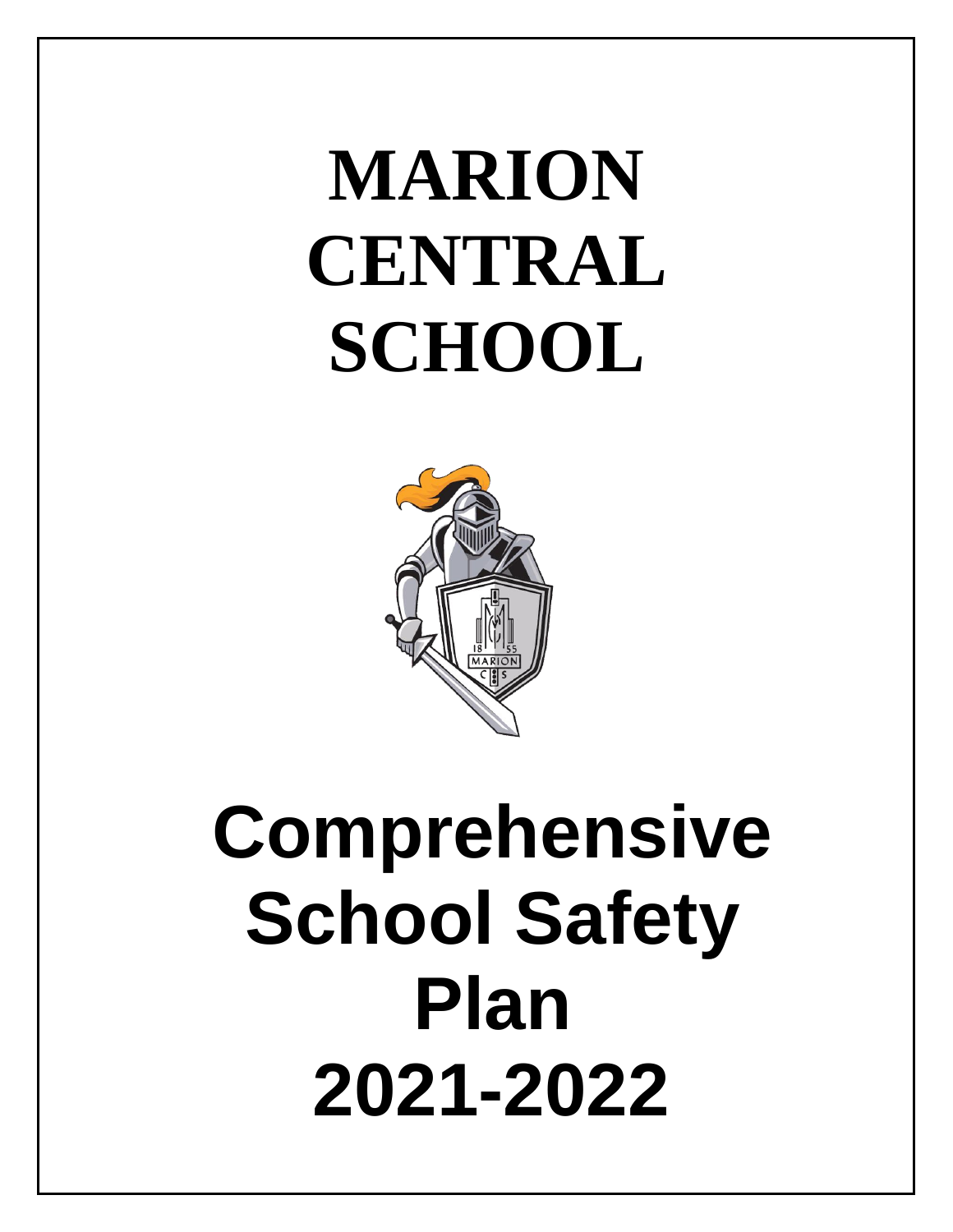| A.             |                                                                                    |    |
|----------------|------------------------------------------------------------------------------------|----|
| <b>B.</b>      | <b>IDENTIFICATION OF DISTRICT-WIDE SCHOOL SAFETY TEAMS 4</b>                       |    |
| $\mathbf{C}$ . |                                                                                    |    |
| D.             |                                                                                    |    |
|                |                                                                                    |    |
|                |                                                                                    |    |
| A.             |                                                                                    |    |
| <b>B.</b>      | PLANS FOR TAKING THE FOLLOWING ACTIONS IN RESPONSE TO AN                           |    |
| B.1            |                                                                                    |    |
|                | <b>B.1.a PLAN/PROCEDURES</b>                                                       | 7  |
|                | <b>B.1.b EVACUATION PLAN FOR MARION STUDENTS</b>                                   | 10 |
|                | INSTRUCTIONS FOR DISTRIBUTING POTASSIUM IODINE (KI) TO<br>B.1.c<br><b>STUDENTS</b> | 11 |
| B.2            | RESPONSES TO SPECIFIC EMERGENCIES                                                  | 14 |
| B.3            | <b>SEVERE WEATHER</b>                                                              | 16 |
| $\mathbf{C}$ . | <b>IDENTIFICATION OF SCHOOL PERSONNEL</b>                                          | 17 |
|                | C.1 AED/FIRST AID TRAINED                                                          | 17 |
|                | C.2<br><b>DISTRICT CONTACTS</b>                                                    | 17 |
|                | <b>SECTION III: CRISIS MANAGEMENT</b>                                              | 19 |
|                | <b>SECTION IV: PREVENTION AND INTERVENTION STRATEGIES</b>                          | 19 |
| A.             | Policies and Procedures related to school building security                        | 19 |
| <b>B.</b>      | Policies and Procedures for the Dissemination of Informative Materials             | 19 |
| C.             | Policies and Procedures for Annual Multi-Hazard School Training                    | 20 |
| D.             | Procedures for the Review and Conduct of Drills and Other Exercises                | 20 |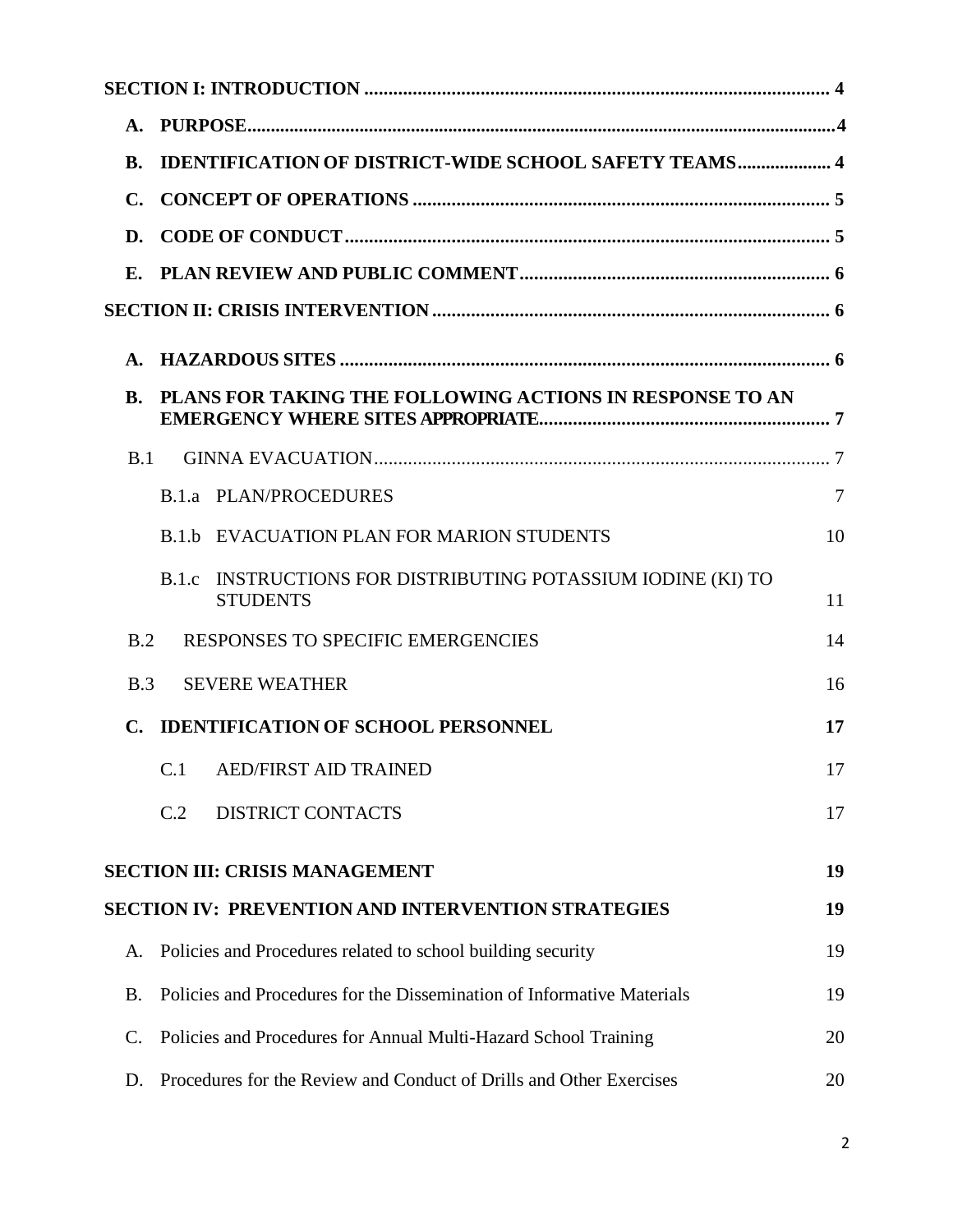# **SECTION V: PANDEMIC PROTOCOLS 20**

| A. | Essential Personnel for a State-Ordered Reduction of In-Person Workforce                                         | 20 |
|----|------------------------------------------------------------------------------------------------------------------|----|
| Β. | Protocols for Non-Essential Employees to Work Remotely                                                           | 21 |
|    | C. Protocols to Prevent Overcrowding on Public Transportation Systems and<br>at Worksites                        | 21 |
| D. | Procurement of PPE                                                                                               | 21 |
| Е. | Protocols Followed for Exposure to Communicable Disease that is Subject to the<br><b>Public Health Emergency</b> | 21 |
| F. | Protocol for Documenting Hours and Work Location for Employees and Outside<br>Visitors such as Contractors       | 21 |
| G. | <b>Emergency Housing</b>                                                                                         | 22 |
|    |                                                                                                                  |    |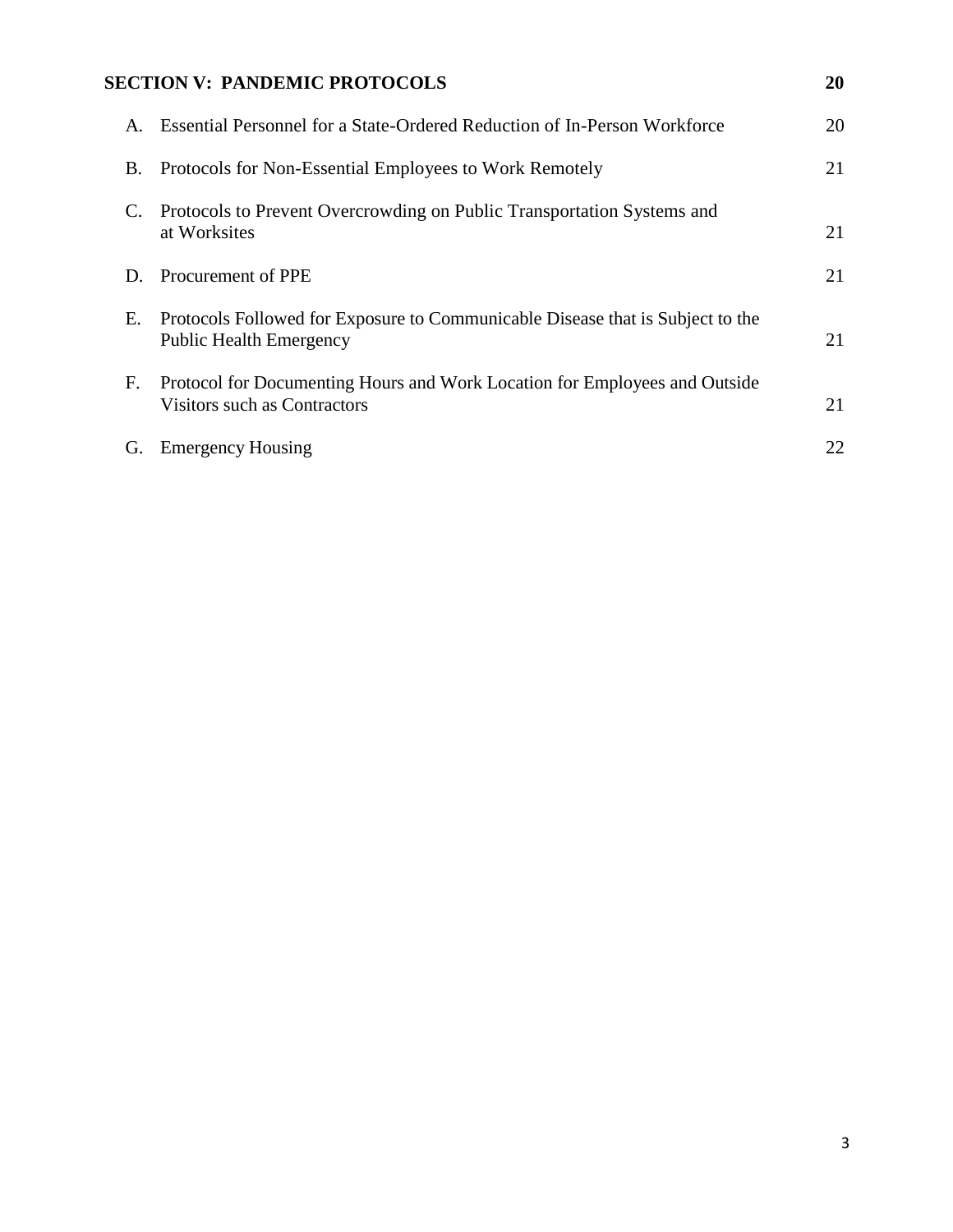# **Section I: Introduction**

#### **A. Purpose**

The Marion District-wide School Safety Plan was developed pursuant to Commissioner's Regulation 155.17. At the direction of the Marion Central School District Board of Education, the Superintendent of Marion Central School District appointed a District-wide School Safety Team on July 12, 2021 and charged it with the development and maintenance of the District-wide School Safety Plan. This Safety Plan is intended to prevent problems and to direct appropriate actions should problems occur.

#### **B. Identification of District-Wide School Safety Teams**

District Health/Safety/Risk Management Team (AKA District Emergency Management Team or District Wide Safety Team)

\* Required by SAVE \* Appointed by Board of Education & Develops, Monitors, Updates District Emergency Plan

| Donald R. Bavis, Superintendent                |
|------------------------------------------------|
| Shane Dehn, Jr.-Sr. High School Principal      |
| Joan Bender, Marion Town Supervisor            |
| Mike DelRossa, Director of Transportation      |
| Lori DeLyser, Director of Athletics            |
| Eliza Weis, Elem. Nurse Practitioner           |
| Nadine Mitchell, Secretary, D.O.               |
| Student Rep.                                   |
| Nikki Miller, Director of Educational Services |
| Michele Colway, Elem. Teacher                  |
| Marcie Stiner, WFL-BOCES Rep.                  |
|                                                |

Becky Goodman, H.S. Teacher Ellen Lloyd, Elem. Principal Tom Nortier, Dir. Of Facilities Lauren Penders, H.S. Nurse Shelene Hayes, Bus driver/Trans. Jason Monroe, BOE Rep. Jared DeLyser, Elem. Bldg. Scott Parmalee, Utica National Insurance Chris Wilson, Ambulance Rep. Jared DeLyser, Fire Dept. Rep.

| <b>Elementary Building</b>  | <b>Admin/Middle Management</b>               | Jr.-Sr. H.S. Building       |
|-----------------------------|----------------------------------------------|-----------------------------|
| <b>Safety Team</b>          | <b>Safety Team</b>                           | <b>Safety Team</b>          |
| $\ast$<br>Required by SAVE  | * Receives, disseminates                     | * Required by SAVE          |
| Appointed by Principal      | relevant support information                 | Appointed by Principal      |
| Develops, monitors, updates | to Teams                                     | Develops, monitors, updates |
| bldg.-level emergency       | * Attends training seminars                  | bldg.-level emergency       |
| response plan               | Arranges budget & logistical<br>∗<br>support | response plan               |
|                             | * Coordinates w/outside<br>agencies          |                             |
| Ellen Lloyd                 | Don Bavis                                    | <b>Shane Dehn</b>           |
| Eliza Weis                  | <b>Shane Dehn</b>                            | Lori DeLyser                |
| <b>Shelly Colway</b>        | Mike DelRossa                                | <b>Becky Goodman</b>        |
| Abbie Cantello              | Nikki Miller                                 | <b>Student Rep</b>          |
| Jared DeLyser               | Warren Bushart                               | <b>Casey Steiner</b>        |
| Carol McManus               | <b>Tom Nortier</b>                           | <b>Lauren Penders</b>       |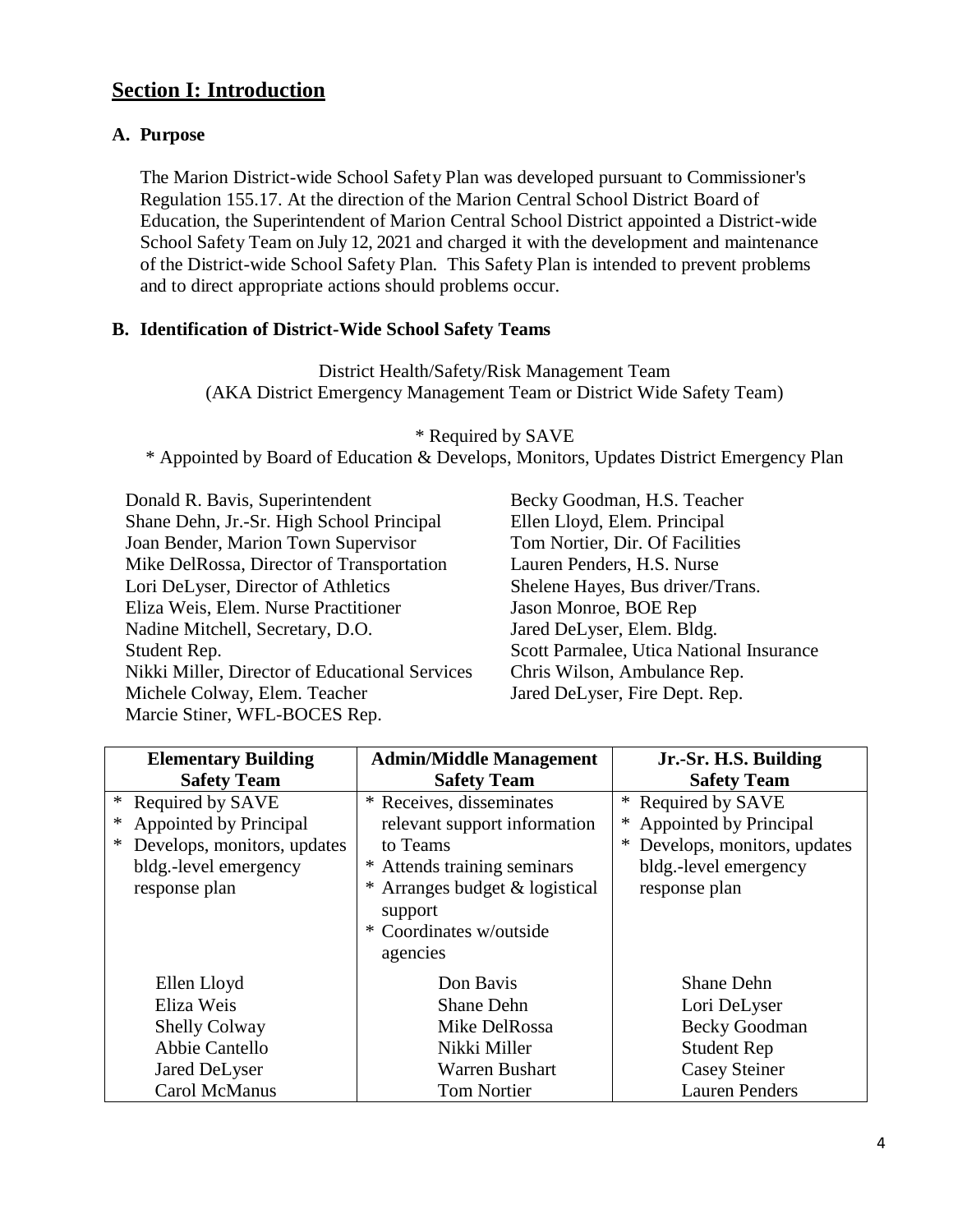# **C. Concept of Operations**

The District-wide School Safety Plan shall be directly linked to the individual Building-level Emergency Response Plans for each school building. Protocols reflected in the District-wide School Safety Plan will guide the development and implementation of individual Buildinglevel Emergency Response Plans.

In the event of an emergency or violent incident, the initial response to all emergencies at an individual school will be by the School Emergency Response Team.

Upon the activation of the School Emergency Response Team, the Superintendent of Schools or his/her designee will be notified and, where appropriate, local emergency officials will also be notified.

Efforts may be supplemented by County and State resources through existing protocols.

# **D. Code of Conduct**

The Board of Education (BOE) is committed to providing a safe and orderly school environment where students may receive and district personnel may deliver quality educational services without disruption or interference. Responsible behavior by students, teachers, other district personnel, parents and other visitors is required to achieve this goal.

The District has a long-standing set of expectations for conduct on school property and at school functions. These expectations are based on principles of civility, mutual respect, citizenship, character, tolerance, honesty, and integrity.

The BOE recognizes the need to clearly define these expectations for acceptable conduct on school property, identify the possible consequences of unacceptable conduct, and ensure that discipline when necessary is administered promptly and fairly.

- Code of Conduct
- Building Handbooks exist that further outline specific protocols to building policies and procedures

The Board of Education expects students to conduct themselves in an appropriate and civil manner, with proper regard for the rights and welfare of other students, school personnel and other members of the school community, and for the care of school facilities and equipment. After having considered a policy of zero tolerance, it was decided that such action would limit the discretion necessary to view each case individually. When considering cases involving violence the following factors should be considered:

- Age of the student
- Intent of the student
- Evidence of injury or physical damage
- These factors all should be considered when deciding on the length of the student suspension.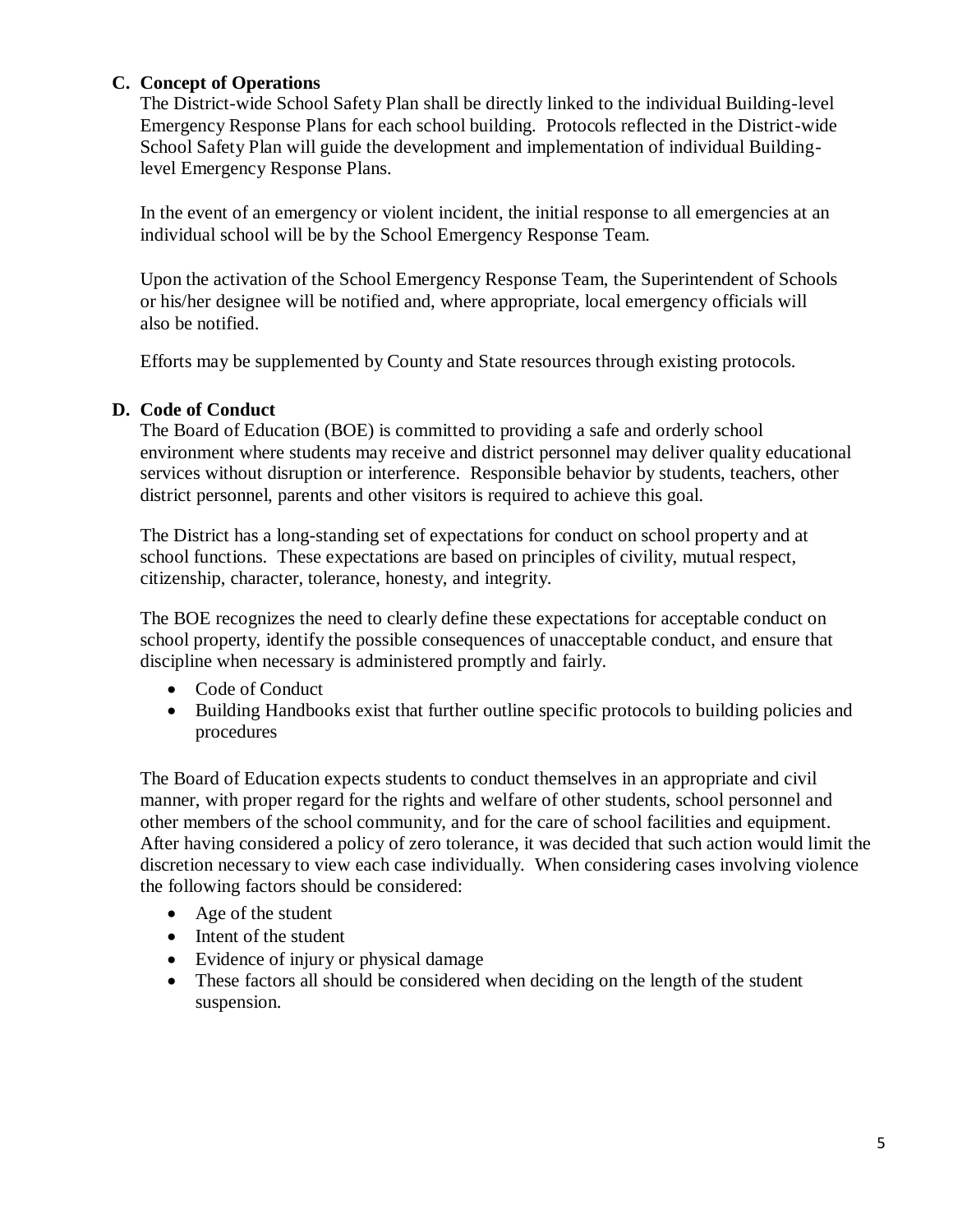#### **E. Plan review and public comment**

8 NYCRR Section 155.17(b) requires the School Safety Team to review its Emergency Response Plan (ERP) annually and update it by July  $1<sup>st</sup>$  as needed.

While linked to the District-wide School Safety Plan, Building-level Emergency Response Plans shall be confidential and shall not be subject to disclosure under Article 6 of the Public Officers Law or any other provision of law, in accordance with Education Law Section 2801- a.

The Board of Education approves an amended plan every school year following a public forum to be held on July 12, 2021 and 30 day public review/comment period that runs from July 12 to August 12, 2021.

# **Section II: Crisis Intervention**

A. **Hazardous Sites**: The sites listed below were identified by the planning team in consultation with participating school personnel and outside agency representatives:

**External List**: (examples: hazardous railroad location, industrial sites with potential for chemical spills, dams or waterways with flood potential, nuclear power plants, etc.)

- Route 21 intersections
- Ginna
- Water Plant
- Cold Storage
- Downtown disaster (fire, gas leak, explosion)
- Student leaving premises
- Local farms- hazardous materials
- Parking Lots
- Fuel Storage

**Internal List:** (examples: chemical storage locations, boiler rooms, etc.)

- School buildings/bus garage
- School Kitchens
- Labs/Shops
- Boiler Rooms
- Custodial Areas
- Janitorial Closets
- Nurses' Offices
- Art Rooms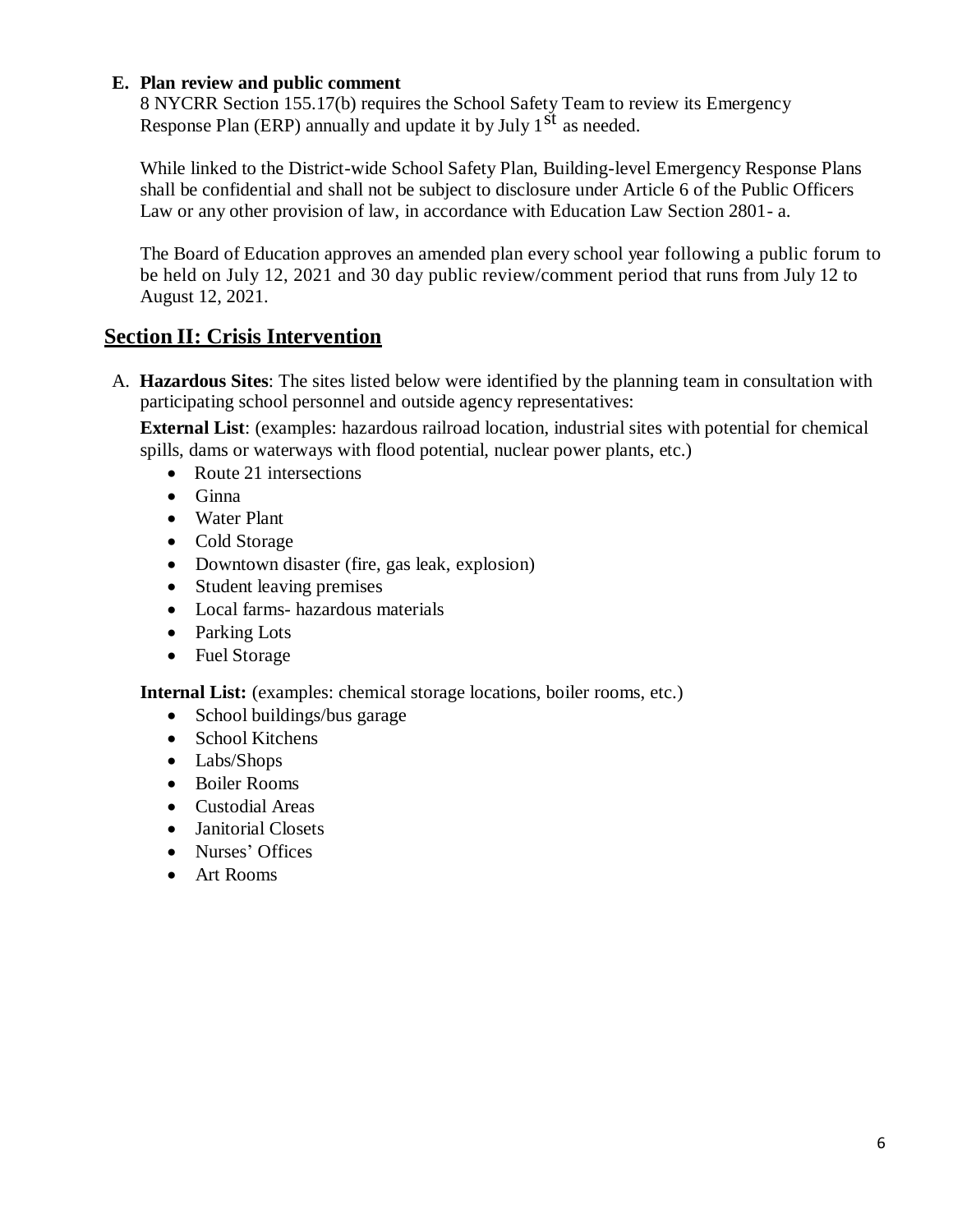### **B. Plans for taking the following actions in response to an emergency where appropriate:**

# **B.1 GINNA Evacuation**

# **B.1.a Plan/Procedures**

Evacuation, as the ultimate response option to a radiological emergency at the Ginna Nuclear Power Facility, requires special considerations, detailed planning and a well-coordinated effort by the Wayne County Emergency Preparedness Organization. To be successful, the organization must function efficiently in conjunction with a well-informed and cooperative public. The organization must establish and maintain credibility to receive public cooperation, and must adequately train team members and educate the public.

This evacuation plan provides general guidance and necessary information that must precede and guide the evacuation process. Agency functions that implement and coordinate a total or partial evacuation of the Emergency Planning Zone (EPZ) are further detailed in the Procedures Section of the Wayne County Evacuation Plan for each agency or individual. These agencies or individuals must also develop standard operating procedures (SOPs) that will guide assigned emergency workers in the performance of their duties.

- A. Planning Assumptions for Evacuations
	- 1. A release of radioactive gas, steam or material may occur that will place the public in the downwind hazard area (66½ degree sector) plus the immediate two (2) mile radius around the site (keyhole concept) at risk.
	- 2. The warning that precedes the arrival of the plume over the affected area will provide sufficient time to effectively evacuate.
	- 3. If the warning time is not sufficient, other interim options (e.g. sheltering) will be ordered until the time that evacuation can be carried out with minimum risk to the population.
	- 4. The Response Team has been fully activated and is either present at a duty station or is on stand-by.

#### B. Planning Factors and Considerations

The Emergency Planning Zone (EPZ) for evacuation is the ten (10) mile radius around the Ginna Nuclear Power Plant. The EPZ includes portions of Wayne and Monroe Counties; the EPZ also extends north over Lake Ontario.

C. Emergency Levels

Three classes of Emergency Action Levels have been established by the Nuclear Regulatory Commission (NRC) and incorporated into all Radiological Emergency Preparedness planning. Each class requires a different degree of response actions by the state, counties and RG&E. The three classes are:

- 1. Unusual Event an event, which indicates a potential degradation of the level of safety of the plant.
- 2. Alert an event in progress, which involves an actual or potential substantial degradation of the level of safety of the plant. Problems leading to an alert ordinarily would not cause a release of radioactivity although the release of small quantities is possible.
- 3. Site Area Emergency events have occurred which involve actual or likely major failures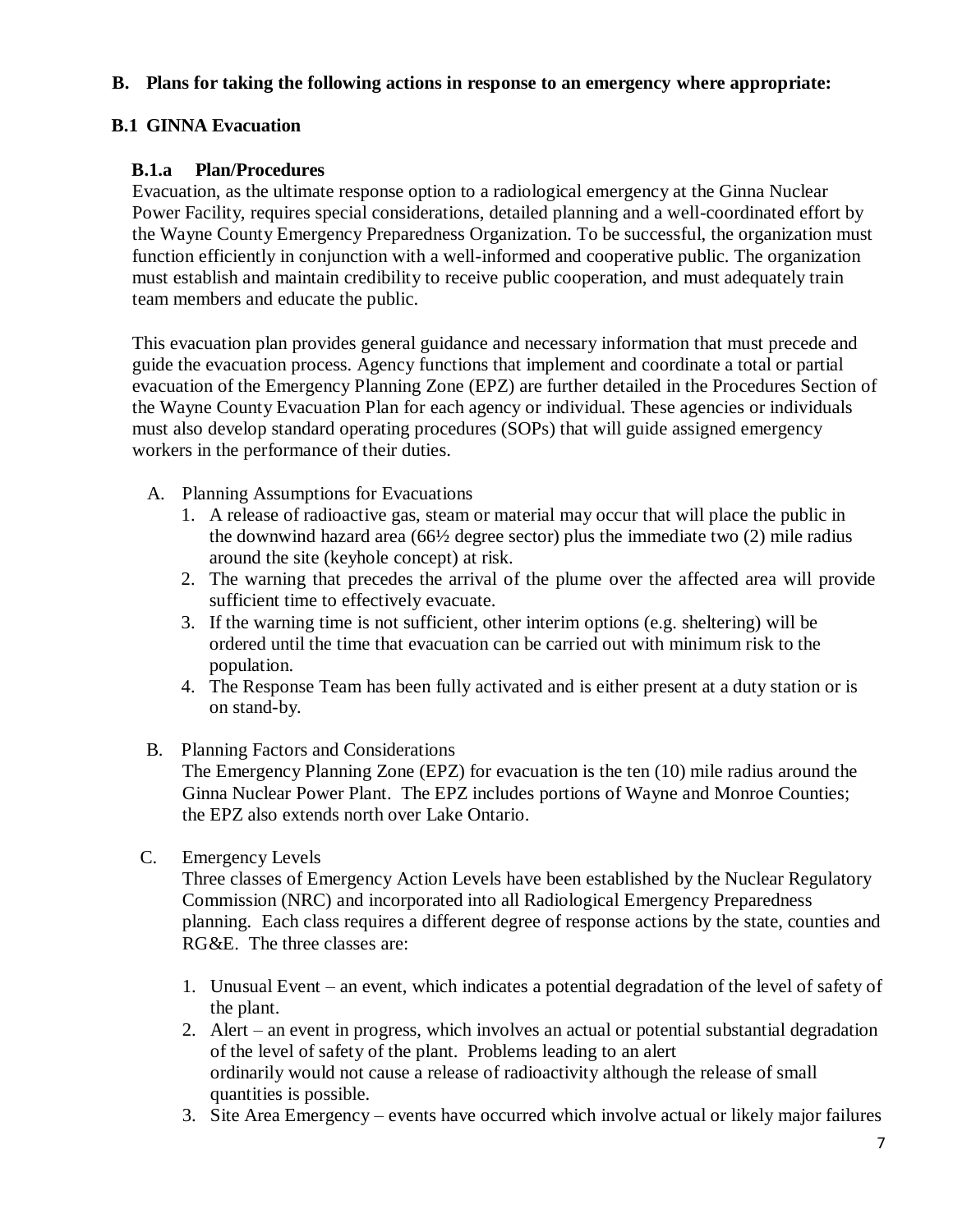of plant functions needed for protection of the public. Releases of

radioactivity are possible or may already be occurring. D. Course of Action If an emergency required you to take protective action, there are three courses of action you can be instructed to take:

#### **Sheltering, Evacuation or School Closed**.

1. Sheltering

Sheltering means staying inside a structure such as your home or place of business and limiting ways outside air can enter the structure. If a release of radioactivity to the air is expected to pass quickly, sheltering would provide the most effective

means of protection. This means that students would remain in their individual schools.

- 2. Evacuation Emergency plans have been designed to provide time to leave the area if it were necessary to evacuate. It is important to understand that there should be time for an orderly evacuation. In the case of an evacuation, all Marion students and staff would be evacuated to the Newark Middle School. This is the site where all Marion residents will be evacuated. Superintendent will call the school's coordinator in Newark when the buses are first called and when the last bus leaves Marion. If buses are out on-runs, all buses and students will be returned to the district to begin the evacuation process.
- 3. School Closed

#### General Guidelines for Schools

- 1. If schools within the ten-mile EPZ are in session (this includes special sessions, night classes or recreational activities), they will be closed by order of the Chairman, County Board of Supervisors. This will normally occur when an Alert message is received. The prognosis for escalation, time available, evacuation time required, time of day/night and weather conditions are all factors in the decision- making process. When sufficient time is available, routine plans and procedures to close schools can be utilized. The current situation and the time available will determine what action will be taken to best protect the student population. There are three responses – school closed, sheltering place or evacuation.
- 2. The following guidelines will be followed if students are to be evacuated:
	- a. Procedures to delay opening, when notification is received at the CWP during off hours (5 p.m. to 5 a.m.).
	- b. Schools in session will be closed (use school plan) by order of the Chairman, County Board of Supervisors. Once empty, the schools will be secured by school personnel, who will then follow the instructions given.
	- c. School personnel will accompany students to the reception/Congregate Care/Personnel Monitoring Center. They will remain with students until all have been reunited with family members. School personnel which have families living in the EPZ will evacuate with the students; their families will leave the EPZ on Public Evacuation Bus Runs with the general public. Evacuation efforts will be supervised by the School's Coordinator and will confer with the Superintendent of Highways.
	- d. All students and school personnel will be registered.
	- e. All students will be evacuated by bus. The personal vehicles of school personnel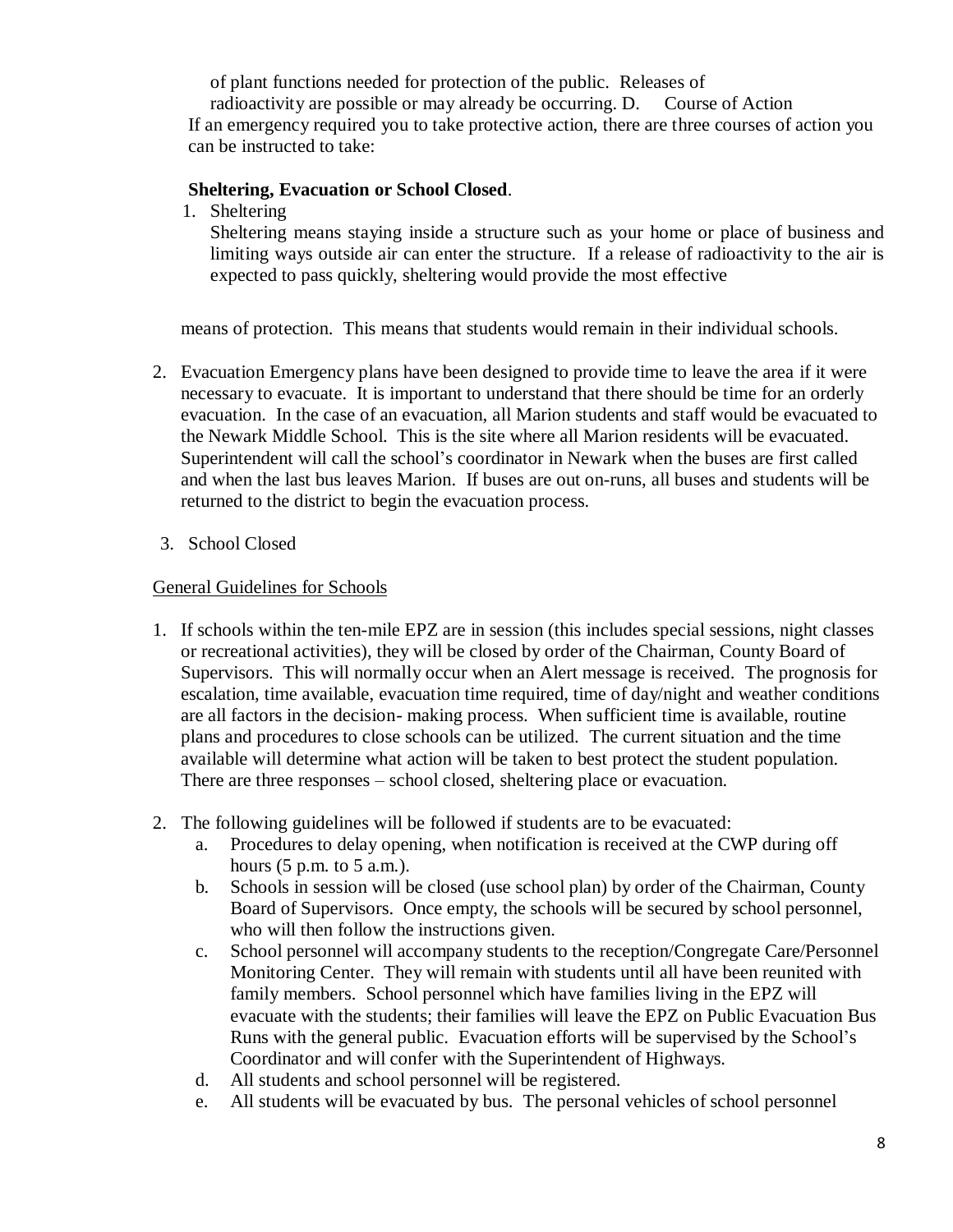will be evacuated at the direction and control of the School District Superintendent or his/her designee.

- f. Students who attend schools located within the EPZ, but live outside the EPZ and have their own cars, will be evacuated by bus to the pre- designated Reception Center in Newark. All BOCES students would be evacuated by bus to the pre-designated Reception Center.
- g. BOCES (Williamson) students (Occupational Center) and BOCES Special Education Center students will be evacuated to the Newark High School by buses provided by the Sodus Central School.
- h. In order to account for all children and insure effective control, all parents will be directed to pick up children at the Reception Center rather than at the school.
- i. Those schools within the ten-mile EPZ which lack the resources to transport their total student population in one coordinated move will be furnished additional transportation resources on a priority basis by the County Response Organization. Requirements, including replacement for vehicles lost for maintenance, will be furnished to the Director of Transportation and updated as necessary.
- j. When notification is received of an emergency at Ginna, Superintendents of schools outside the ten-mile EPZ will be requested to place bus fleets and bus drivers on standby to help evacuate another school/nursery school/day care center or to run public evacuation routes in the EPZ. If these schools are in session, it may be necessary to hold students at the school until further instructions are received. When this happens, the information will be broadcast to the students, parents over the Emergency Broadcast System.
- k. Radio contact will be maintained with all school buses. Whenever possible, evacuation buses will be escorted by law enforcement vehicles to assure communication capability.
- l. Emergency services and assistance will be requested from the County Response Team as required. This includes emergency route clearance, tow trucks, fuel, emergency medical services escort and others. Superintendents and school personnel at host school: (Reception/Congregate Care/Personnel Monitoring Centers) will be prepared to assist the County Response Organization in the reception, registration, control of evacuees and operation of facilities. The County Commissioner of Social Services will coordinate Reception activities. All school districts have agreements with Wayne

County to provide assistance in an emergency. Memoranda of Understanding (MOU) for Congregation Care will be executed by the Director, Wayne County Chapter and American Red Cross with School District Superintendents.

- m. If Potassium Iodide is to be distributed, the recommendation will come from the Wayne County Office of Emergency Management (see Policy on Potassium Iodide in Appendix 2).
- n. The custodians will lock and secure the building and control traffic in the driveway areas. When everyone has been emptied, the alarm will be set. o. Teachers should keep attendance materials, grade books and other necessary information with them to take attendance in homeroom, on the bus and at the reception area.
- p. Cafeteria workers should close down the cafeteria, secure the area and report to the foyer/or main office.
- q. After all students have been dismissed, all staff will join the designated bus to travel to the reception area.
- r. The school nurse should bring all student medication, including Potassium Iodide medication and attendance sheets with her.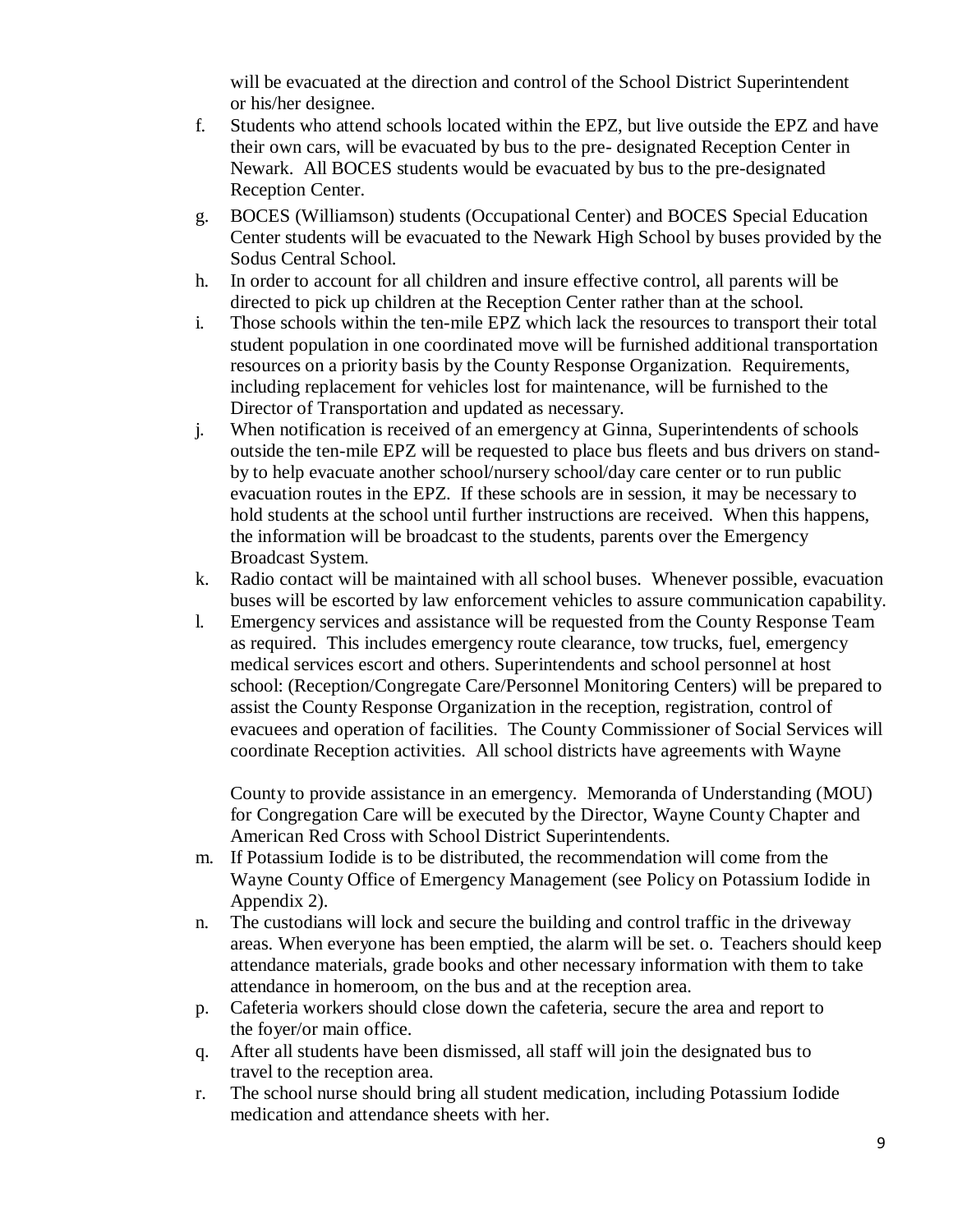# **B.1.b EVACUATION PLAN FOR MARION STUDENTS**

Simultaneous evacuation of our school buildings requires a totally different plan than early dismissal or emergency closings. All buses involved in this will be utilized to full legal capacity—that is, sixty-five (65) students per bus, three (3) in a seat. Small buses will have (30) students per bus.

| <b>Type of</b><br><b>Bus</b> | No. of<br><b>Buses</b> | <b>Seating</b><br><b>Capacity</b> | <b>Standing</b><br><b>Capacity</b> | <b>Total Legal</b><br>Capacity |
|------------------------------|------------------------|-----------------------------------|------------------------------------|--------------------------------|
| Full-size                    | 13                     | 65                                |                                    | 845                            |
| $H/C$ - Bus                  |                        | 36/2 WC                           |                                    | 36                             |
| $H/C - Bus$                  |                        | 56/2 WC                           |                                    | 56                             |
| <b>Small Bus</b>             |                        | 24                                |                                    | 96                             |
| <b>Small Bus</b>             |                        | 30                                |                                    | 150                            |
|                              |                        |                                   |                                    |                                |
| <b>TOTALS</b>                | 24                     |                                   |                                    | 1183                           |

Our present fleet consists of:

#### **BUS LINE UP**

|    | <b>ELEMENTARY (325)</b>       |    | <b>6 Large Buses</b> |                     | <b>6 Drivers</b> |
|----|-------------------------------|----|----------------------|---------------------|------------------|
|    | <b>Students</b> ) (60 Adults) |    |                      |                     |                  |
| 56 | ***                           | 50 | ***                  |                     |                  |
|    | ***                           |    | ***                  | 6 Large @ 65 Each   |                  |
| 62 | ***                           | 59 | ***                  |                     |                  |
| 53 | ***                           |    |                      | <b>Totals - 390</b> |                  |

| <b>HIGH SCHOOL (310)</b> |     |    | <b>6 Large Buses</b> | <b>6 Drivers</b>        |
|--------------------------|-----|----|----------------------|-------------------------|
| Students) (55 Adults)    |     |    |                      |                         |
|                          | *** | 61 | ***                  | Capacities              |
| 68                       | *** | 47 | ***                  | 6 Large Buses @ 65 Each |
| 69                       | *** |    | ***                  |                         |
|                          |     |    |                      | <b>Totals - 390</b>     |

| <b>Spare Buses</b>   |  |
|----------------------|--|
| W/C Bus: 18, 54, &61 |  |

\*\*\*Drivers will not be assigned to a particular bus. Once they arrive at the bus garage, they will take any available bus and go to the assigned building\*\*\*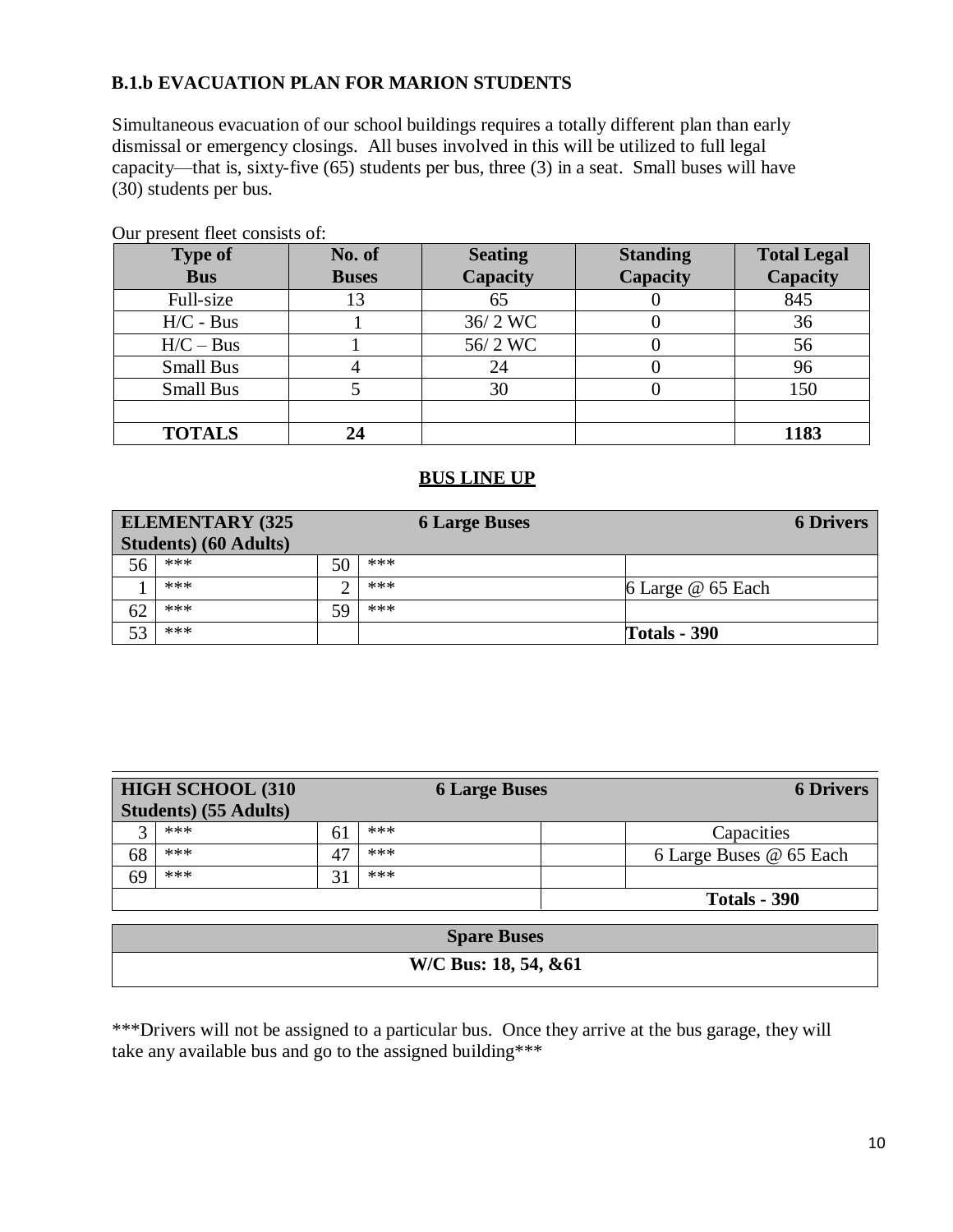#### Non-Radiological Emergencies

For non-radiological emergencies, the site of evacuation will depend upon location of emergency. Emergency coordinator would decide location to evacuate school personnel and students (e.g., Williamson CSD to North, Wayne CSD to the West).

#### Radiological Evacuation

At the high school, the Building Administrator will maintain a list of students attending BOCES classes. It is safe to assume that at least forty (40) students would be at the BOCES Center and would consequently be transported by Williamson buses rather than included in our group. This would help us meet our needs at the high school based on the above figures.

As soon as all buses are loaded, they will head for the Reception Center at the Newark Middle School.

#### Ginna Evacuation

The entire student body and staff from Marion Jr. Sr. High School and Marion Elementary School will be evacuated to the Reception Center, Newark-Middle School.

This will involve using 12, 60-passenger buses, plus one small bus.

- 1. Drivers going to High School Building need to pick up Emergency Worker Exposure Packet from Transportation Office.
- 2. The first ten drivers will be sent to the High School Building. All ten will be sent out in a group to eliminate possible problems at loading zone. The last nine buses will wait for all remaining staff from building. The tenth bus will be a small bus which will be used in back of High School Building for special need student and cafeteria workers.
- 3. The last six drivers will be sent, in a group, to the Elementary School along with five buses from Lyons.
- 4. Mechanics will have at least 1/2 tank of fuel in each bus, then line buses up in parking lot. As drivers arrive, you will take buses as lined up, not necessarily "your bus".

One large bus will be left for breakdown---pre-existing, or forth-coming problems.

This plan is based upon present building population and number of vehicles. More specific plans that have been developed by Building Principals for their individual school buildings.

# **B.1.c INSTRUCTIONS FOR DISTRIBUTING POTASSIUM IODINE (KI) TO STUDENTS**

#### **Elementary level**

1. The nurse will prepare a package containing KI tablets, cups, permanent marker and class list for each class. The class list will also contain students who are not to receive KI (as per the student's Opt-out forms on file in the Health office). Opt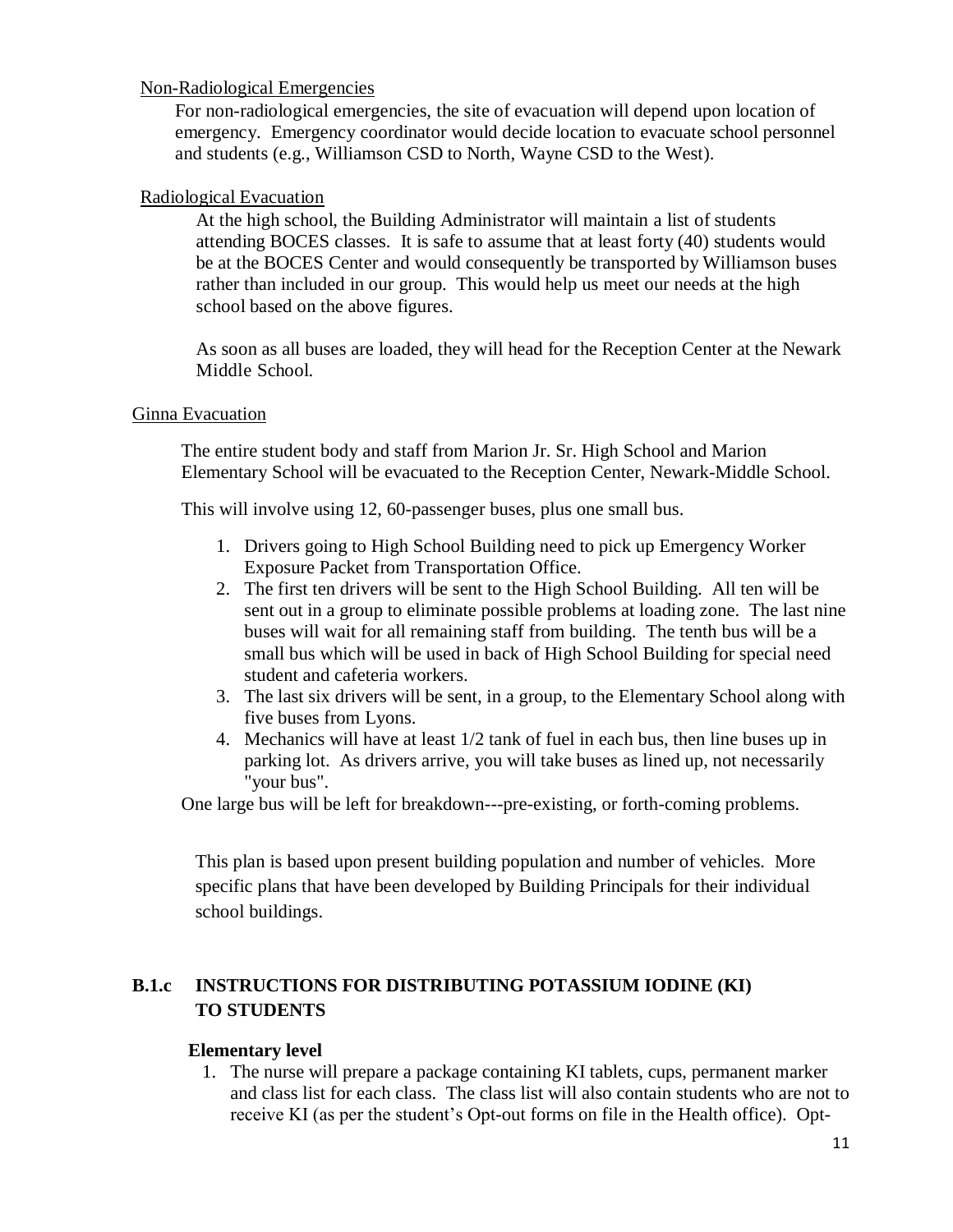Out will be written in red next to that student's name on the list. Juice boxes or water will be supplied for each homeroom and stored in a safe location in your classroom. (Students may swallow or chew the tablet.)

- 2. The KI distribution team will be called to the Conference Room by the administrator in the building. The administrator will review procedure. The team will deliver the packages to each homeroom that they have been assigned.
- 3. Homeroom teachers will distribute and assist students in taking the medication. The teacher should place an "X" next to the student's name on the class list and on his/her right hand. An Opt-Out student should receive an "O" on their right hand. If a student, for any reason, refuses to take the KI tablet, continue on to ensure everyone else has received the tablet and then return to the student who is refusing. If there is a medical reason or student may not be able to swallow, have the KI distribution team member bring the student to the Health Office. If the student continues to refuse, the Health Office will call the student's parents.
- 4. If you have a MESH student in your classroom, that student will be listed on your class list and should receive KI if not listed as an Opt-Out. MESH students in special areas should report to the Health Office to receive their KI.
- 5. Once the tablets have been distributed and the class list has been returned to the Health Office by the KI distribution team member, you will follow regular building evacuation procedures.
- 6. During practice drills, the KI team person will bring you a class list and washable color marker in your package. **NO** KI tablets, cups or water/juice will be needed for a drill. Please send your class list back (along with the packet and marker) with the KI team person who brought you your packet, with checkmarks made and use the marker on the student's hand as indicated.

#### 7. **Remember all students should return to their assigned homeroom.**

(Please note: The Wayne County Health Department will notify the district if the KI tablets should be distributed. The directive to evacuate does not necessarily mean that the KI tablets should be administered.)

#### **Jr-Sr High School Level**

- 1. The nurse will prepare the packet containing KI tablets, permanent marker, instructions and class list for the different forum teachers designated to various grades. The class list will also contain students who are not to receive KI (noted as 'OPT-OUT') as per the student's Opt-Out form on file in the Health Office. OPT-OUT will be clearly marked next to the student's name on the Forum list.
- 2. Water and cups will be delivered to Forum by the custodial staff. This water is stored and rotated in the wash room in the rear of the kitchen near the back door. A runner will bring the cups and water to the Forum teachers for distribution.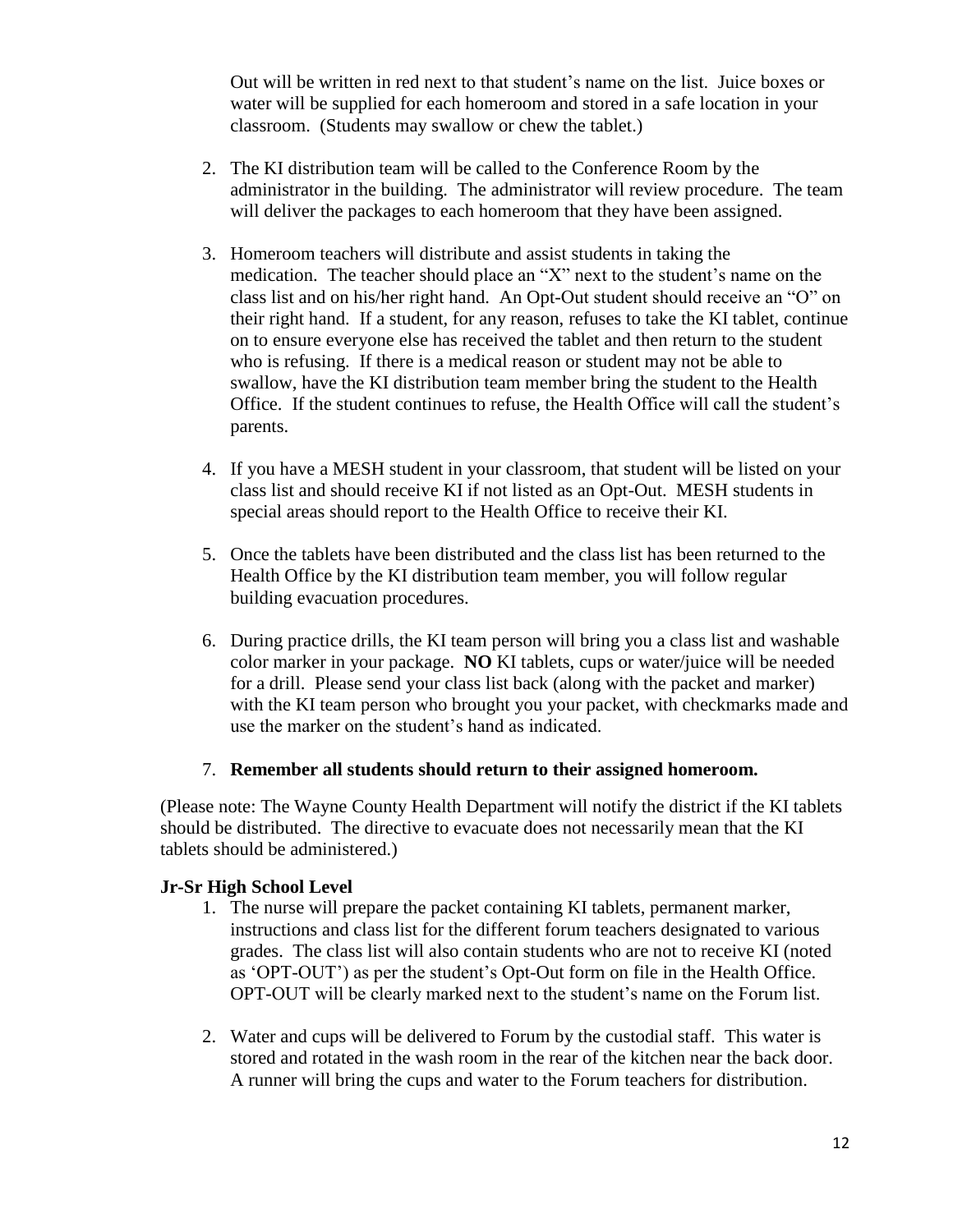- 3. The KI distribution team will be called to the Health Office and will deliver the packets to each Forum teacher that they have been assigned to. A runner is also responsible for delivering packets to the various office groups.
- 4. When instructed by the school principal/superintendent, forum teachers will distribute and assist students in taking medication. The teacher should place an 'X' on the student's right hand and mark a check next to the student's name on the list.
- 5. An Opt-Out student should have an 'O' marked on his/her right hand. If a student for any reason refuses to take the KI tablet, staff will write 'refused' next to his/her name on the list. Place the list and marker back in the packet.
- 6. Once the tablets have been distributed, the runner will return to take the class list and marker back to the Health Office. On the list, the students marked to return to the Health Office will go with the runner.
- 7. Follow regular building evacuation procedures per administrative instructions.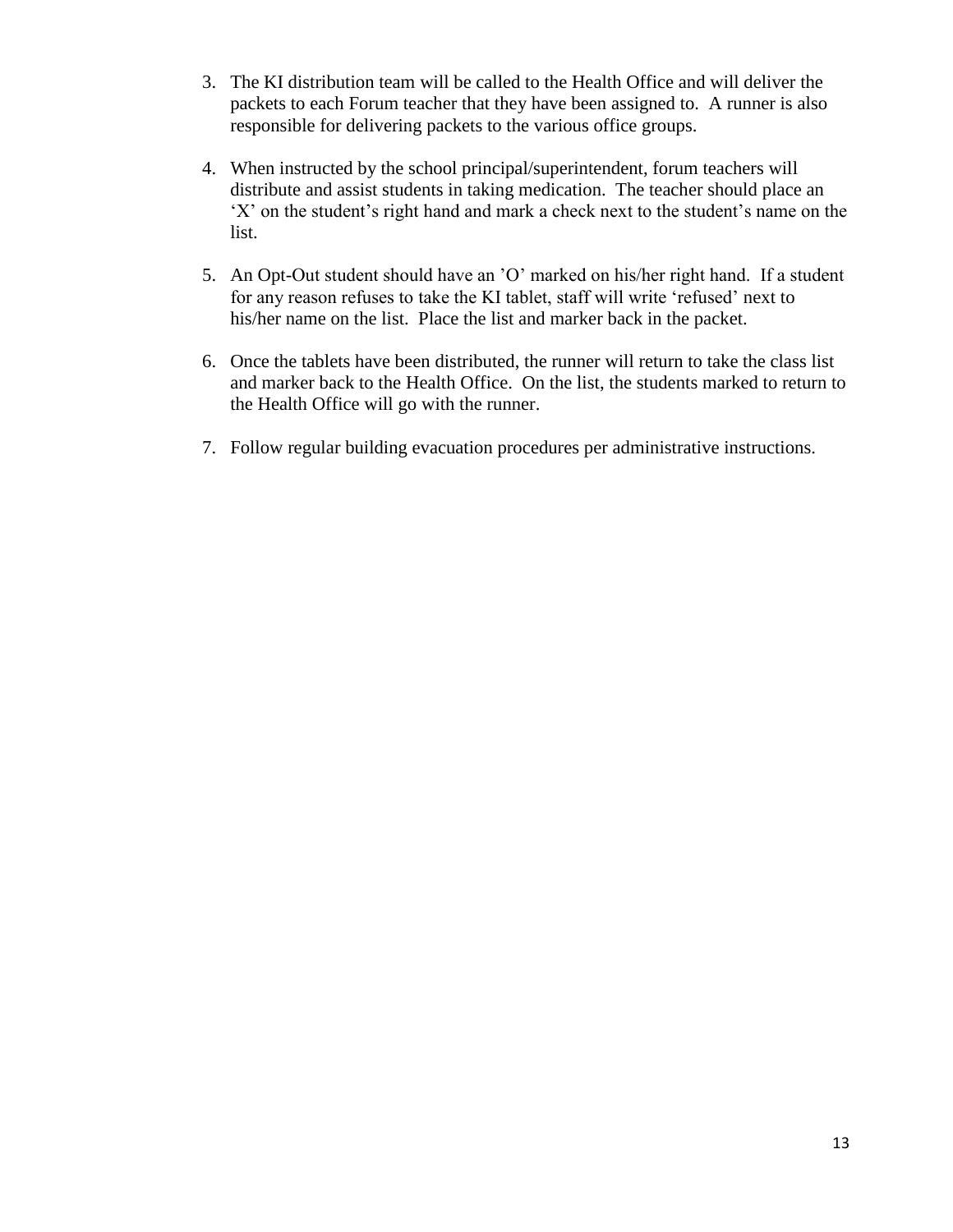#### **B.2. Responses to Specific Emergencies**

#### **General Emergency Response Actions**

#### **Shelter In Place**

This focuses on the courses of action when students and staff are required to remain indoors, perhaps for an extended period of time, because it is safer inside the building or a room than outside. Depending on the threat or hazard, students and staff may be required to move to rooms that can be sealed (such as in the event of a chemical or biological hazard) or without windows, or to a weather shelter (such as in the event of a tornado).

#### **Hold In Place**

If there is an internal incident or administrative matter such as students fighting in a hallway, a maintenance issue or medical emergency that requires students and staff movement be limited, a "Hold-in-Place" may be initiated. This is intended to keep students and staff out of the affected area until the situation can be rectified.

#### **Evacuation**

This focuses on the courses of action that the school will execute to evacuate school buildings and grounds. Included are school policies and procedures for on-site and off-site evacuation including evacuation routes, transportation needs, and sheltering sites, required per 8 NYCRR Section 155.17 (e)(2)(i).

Evacuation should take place if it is determined that it is safer outside than inside the building (fire, explosion, intruder, hazardous material spill) and staff, students and visitors can safely reach the evacuation location without danger.

#### **Lockout**

This annex describes the courses of action the school will execute to secure school buildings and grounds during incidents that pose an imminent concern outside of the school. The primary objective of a lockout is to quickly ensure all school staff, students, and visitors are secured in the school building away from the outside danger.

#### **Lockdown**

This describes the courses of action schools will execute to secure school buildings and grounds during incidents that pose an immediate threat of violence in or around the school. The primary objective of a lockdown is to quickly ensure all school staff, students and visitors are secured in rooms away from immediate danger. A Lockdown is the initial physical response to provide a time barrier during an active shooter/intruder event. Lockdown is not a stand-alone defensive strategy.

#### **Crime Scene Management**

This outlines procedures for securing and restricting access to the crime scene in order to preserve evidence in cases of violent crimes on school property as required in 8 NYCRR Section 155.17 (e)(2)(viii).

Evidence is critical to the investigation and prosecution of criminal cases. Therefore, only trained professionals should do the collection and preservation of evidence. Before those professionals arrive, it is important that the crime scene remain as uncontaminated as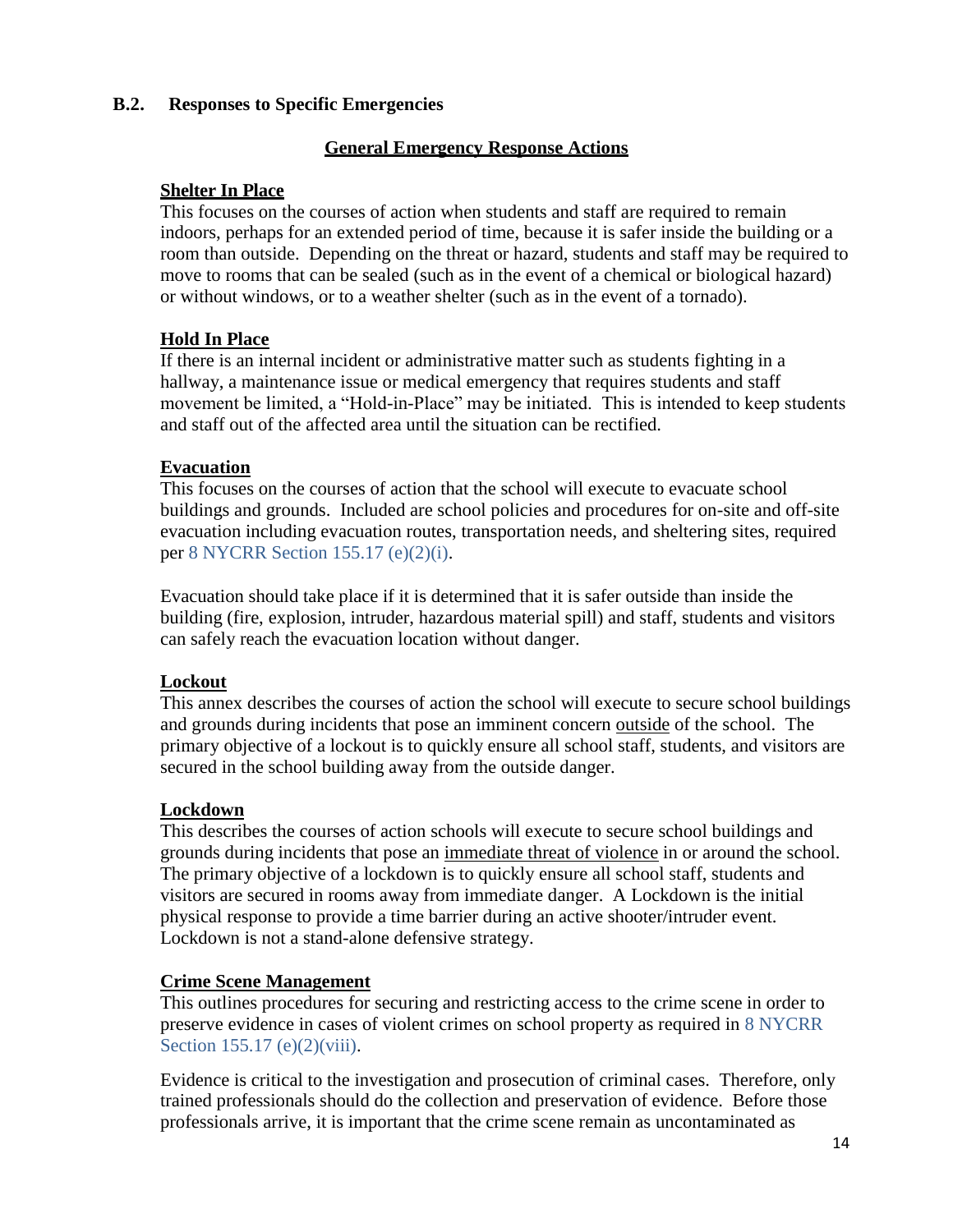possible. There are things that can be done by people who arrive at the scene first to help protect the evidence. These procedures were developed around the RESPOND acronym, which was designed to aid in remembering the steps to securing crime scenes and evidence.

#### **Communications**

This includes communication and coordination during emergencies and disasters (both internal communication and communication with external stakeholders, required under 8 NYCRR Section 155.17 (e)(2) (iv), as well as the communication of emergency protocols before an emergency and communication after an emergency. Additionally, procedures shall be included for emergency notification of persons in a parental relation (8 NYCRR Section 155.17 (e)(2)(i).

# **Medical and Mental Health Emergency**

This describes the courses of action that the school will implement to address emergency medical (e.g. first aid) and mental health counseling issues. Schools should coordinate these efforts with appropriate emergency medical services, law enforcement, fire department and emergency management representatives. 8 NYCRR Section 155.17  $(e)(2)(vi)$  requires the coordination of the ERP with the statewide plan for disaster mental health services. The details of how this coordination is accomplished should be documented within this annex. Schools should consider contacting their county Director of Mental Health and Community Services for information on services available for addressing mental health issues in an emergency.

#### **Accounting for All Persons**

This focuses on developing courses of action to account for the whereabouts and well-being of students, staff, and visitors, and identifying those who may be missing.

#### **Reunification**

The Reunification function details a safe and secure means of reuniting parents/guardians with their children in the event of an emergency.

#### **Continuity of Operations Plan (COOP)**

This annex describes how the school and school district will help ensure that essential functions continue during an emergency and its immediate aftermath. Essential functions include business services (payroll and purchasing), communication (internal and external), computer and systems support, facilities maintenance, safety and security, and continuity of teaching and learning.

#### **Active Shooter**

The purpose of this function is to ensure that there are procedures in place to protect students/staff and school property in the event of an active shooter on school grounds or in the school building.

#### **Bomb Threat**

The purpose of this annex is to ensure that there are procedures in place to protect students/staff and school property in the event of a bomb threat.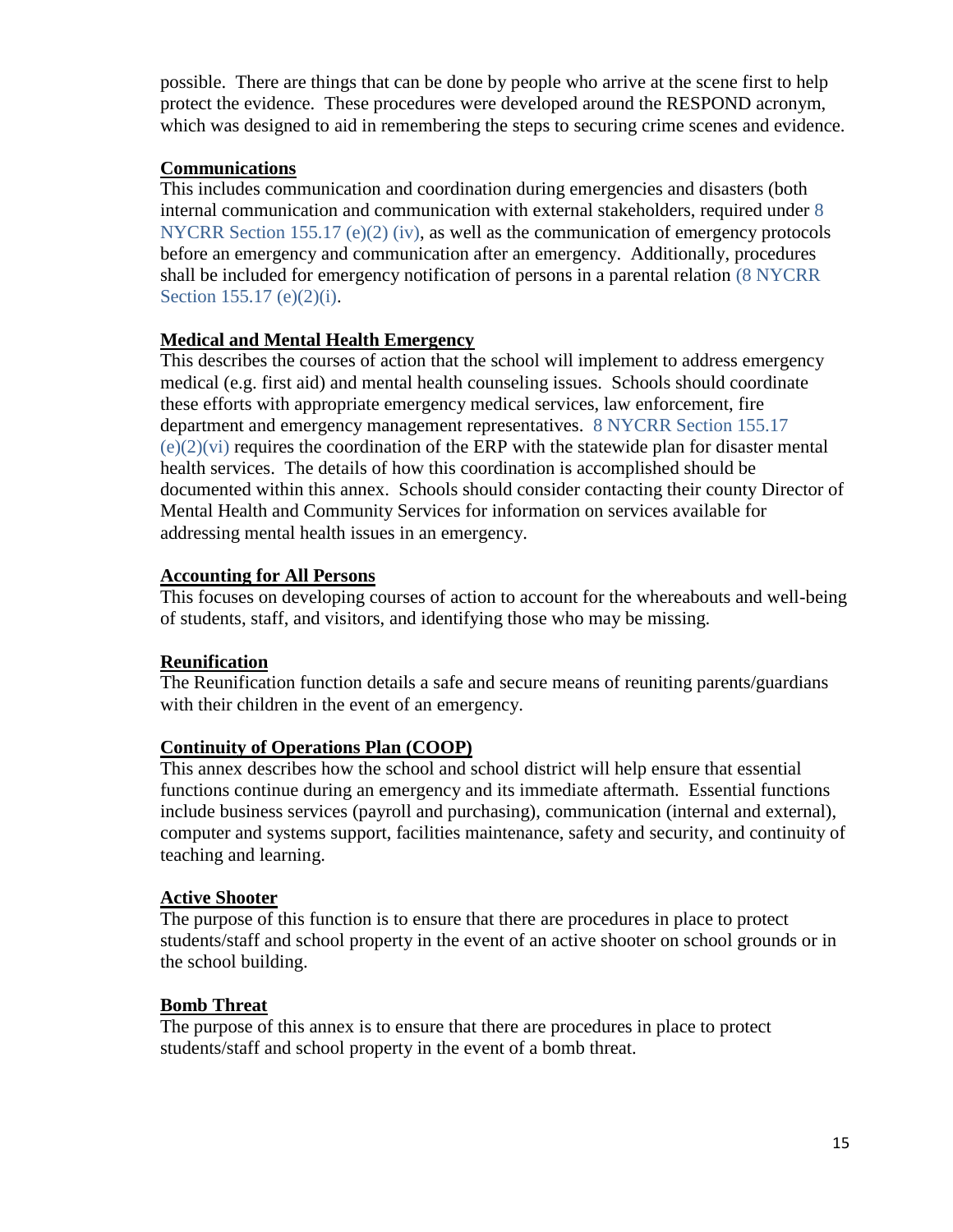# **Evacuation For Students With Disabilities**

The Building Principal should determine who will assist students, faculty members, and visitors with disabilities in the case of an emergency evacuation. Classroom Teachers, 1:1 Student Aides, School Health Personnel, Evacuation Assistants and the Building Secretaries should learn how to safely assist and evacuate people with disabilities during an emergency.

- Each school updates its evacuation information yearly and as needed throughout the school year for each of its students and faculty members. The evacuation plans are kept on file at the District Office and distributed to each school building.
- Students with handicapping conditions who will require specific assistance during an emergency evacuation will be identified each school year through the C.S.E. office, School Nurse or parents.
- The school district requests that faculty members who feel they may need special assistance during an emergency evacuation to self-identify so arrangements can be made in advance to meet their needs.
- The Building Principal should prepare a personal evacuation plan for individuals requiring special assistance during an evacuation.
- Written plans outlining procedures for evacuating persons with handicapping conditions are kept in the emergency evacuation folders in each classroom.

All personnel involved in safely assisting people with handicapping conditions will be required to practice the evacuation plan twelve times yearly. During these drills it will be important to verify that individuals with handicapping conditions are capable of successfully leaving the building, unassisted, via emergency routes or with their assigned assistant. During lockdown situations, clearance and release should only be affected by law enforcement personnel.

# **B.3 Severe Weather**

# **Sequential Response Actions:**

- 1. Escort students to safe areas and close all blinds.
- 2. Monitor **all** National Weather Service severe thunderstorm and tornado watch or warning on Weather Alert Radio or local radio stations.
- 3. Notify the Building Administrator or Administrator covering the building who will contact the Superintendent or his/her designee (ES-ext. 2158, HS-ext. 3100 , DO-ext. 1200).
- 4. Curtail **all** outside activities. Bring students indoors immediately.
- 5. The Building Administrator will notify the Superintendent or designee on Emergency Management Team who will assign weather spotters to specific locations.
- 6. If a tornado or high winds are threatening, take shelter in the hallways at the lowest floors in the facility possible, away from windows and out of large rooms such as cafeterias and gymnasiums.
- 7. Continue to monitor outside weather conditions, radio and local radio stations. When "warning" is rescinded or "all clear" is given, organize to resume normal activities if there is no damage to school property.
- 8. Take note of any observed damage to school buildings or nearby structures, including utility poles, etc. Report such damage and/or potential danger to Emergency Management Team immediately.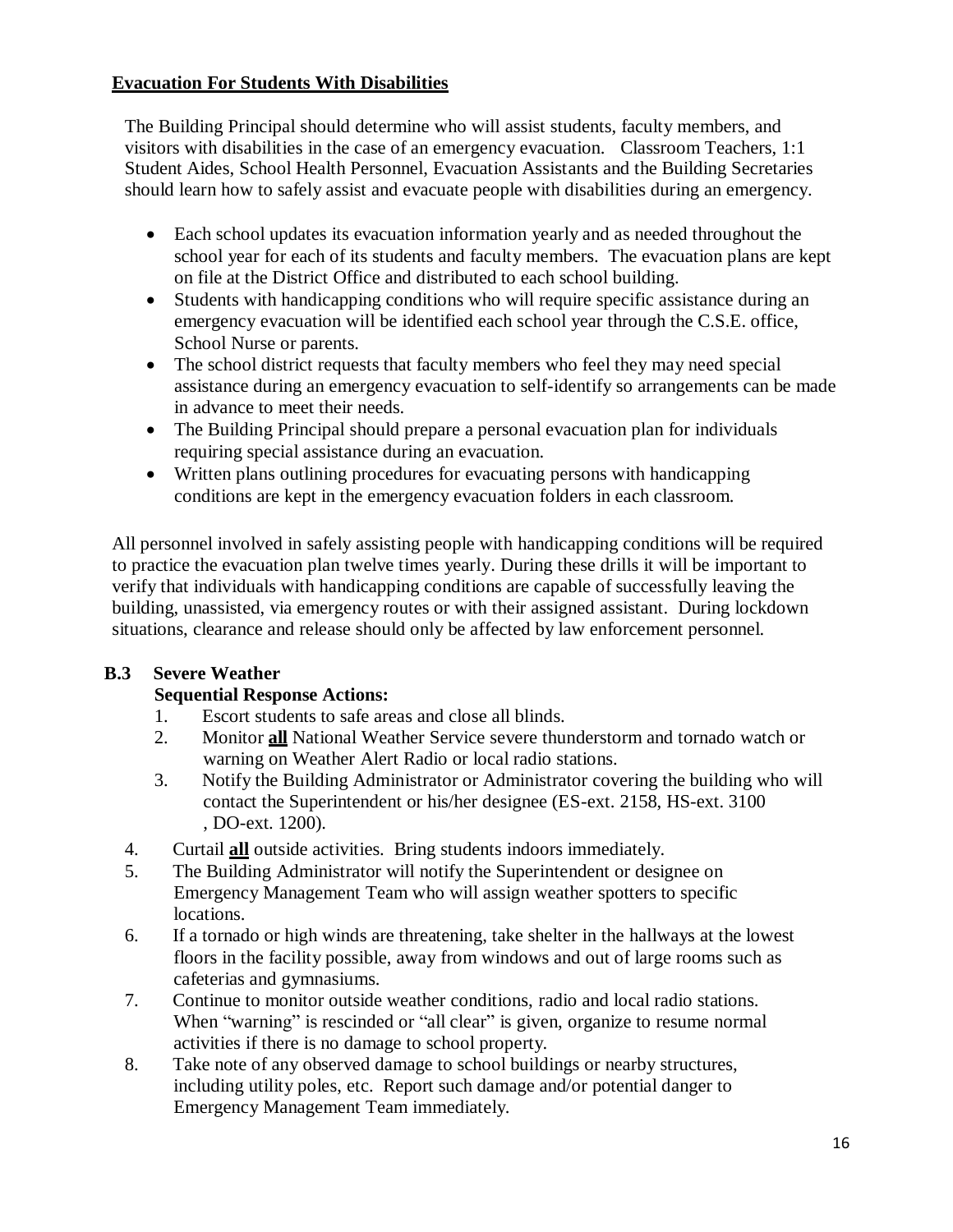# **C. Identification of School Personnel**

### **C1. AED/First Aid Trained**

The following employees completed acceptable first-aid training or are licensed providers for Health Care:

#### **STAFF/COACHES**

| Buckles, MacKenzie | Goodell, Bob    | Pfeiffer, Paul    |
|--------------------|-----------------|-------------------|
| Campbell, Dan      | Hudson, Taylor  | Raes, Brianne     |
| Court, Jodee       | Krocke, Terry   | Reiss, Jim        |
| Delyser, Jared     | Metcalfe, Mark  | Taylor, Sue       |
| Delyser, Lori      | Molisani, Jeff  | Vanderzwan, Keith |
| DeYoung, Laura     | Penders, Lauren | Weis, Eliza       |

#### **C2. District Contacts**

#### **DISTRICT Phone: 315-926-2300**

| Donald Bavis, Superintendent                                          | dbavis@marioncs.org   |
|-----------------------------------------------------------------------|-----------------------|
| Richard Walker, Director of Finance &<br>Operations                   | rwalker@marioncs.org  |
| Nikki Miller, Director of Educational<br><b>Services</b>              | nmiller@marioncs.org  |
| David Wise, Director of Technology $\&$<br><b>Innovative Programs</b> | dwise@marioncs.org    |
| Tom Nortier, Director of Facilities                                   | tnortier@marioncs.org |
| Warren Bushart, Director of Food Services                             | wbushart@marioncs.org |

#### **JR-SR HIGH SCHOOL Phone: 315-926-4228**

| Shane Dehn, Principal               | sdehn@marioncs.org      |
|-------------------------------------|-------------------------|
| Casey Steiner, K-12 Asst. Principal | csteiner@marioncs.org   |
| Lori DeLyser, Athletic Director     | ldelyser@marioncs.org   |
| Lauren Penders, School Nurse        | lpenders@marioncs.org   |
| Kitty Goodridge, Cafeteria Manager  | kgoodridge@marioncs.org |
|                                     |                         |

# **ELEMENTARY SCHOOL Phone: 315-926-4256**

| Ellen Lloyd, Principal              | elloyd@marioncs.org   |
|-------------------------------------|-----------------------|
| Casey Steiner, K-12 Asst. Principal | csteiner@marioncs.org |
| Jared DeLyser, Teacher              | jdelyser@marioncs.org |
| Eliza Weis, School Nurse            | eweis@marioncs.org    |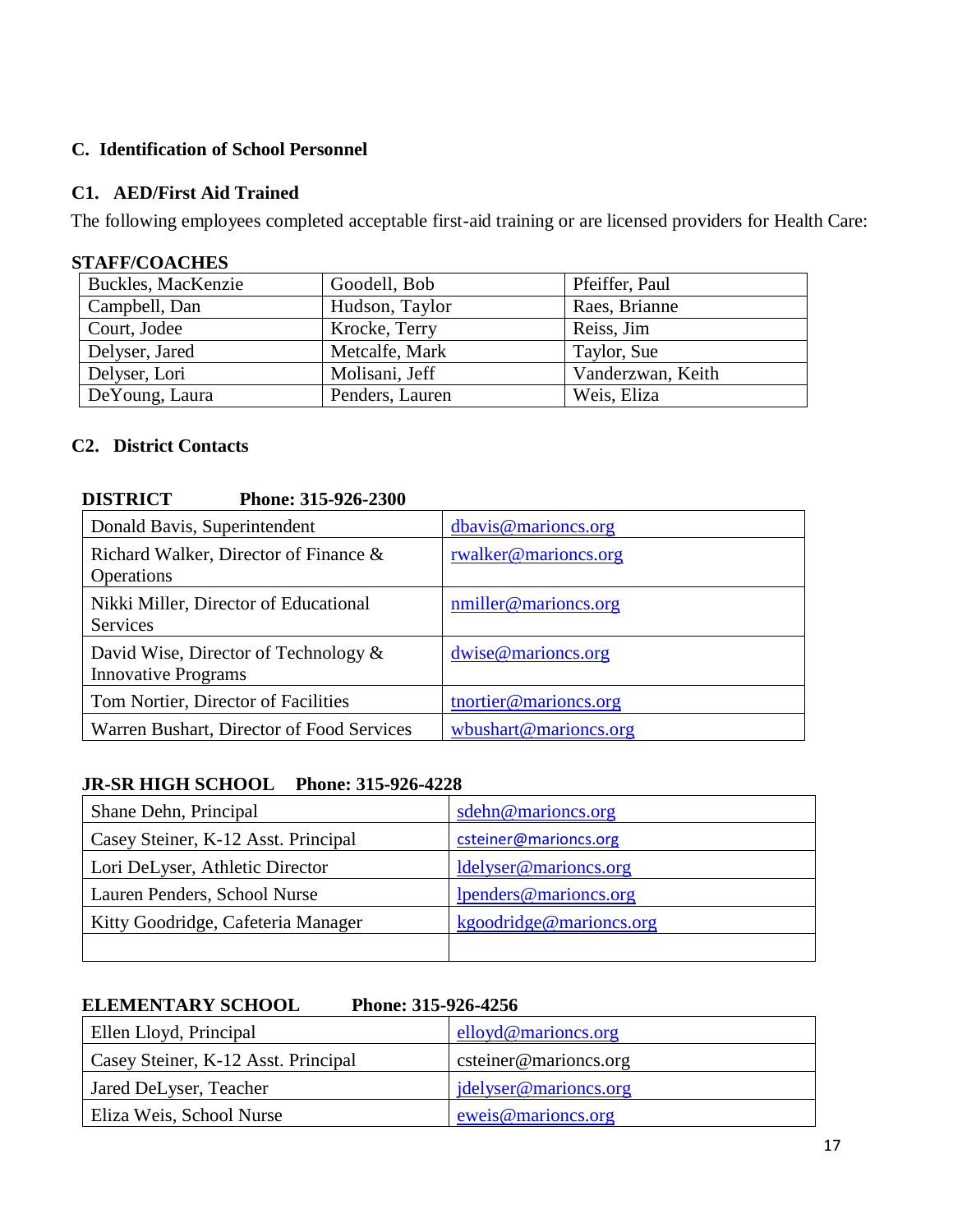# **TRANSPORTATION Phone: 315-926-2436**

| Mike DelRossa, Director of Transportation | medrossa@mariones.org |
|-------------------------------------------|-----------------------|
| Shelene Hayes, Head Bus Driver            | slochner@marioncs.org |

# **OUTSIDE AGENCIES Contact 911**

| <b>State Police</b>               | 585-398-4129 |
|-----------------------------------|--------------|
| <b>Sheriff Department</b>         | 315-946-9711 |
| <b>Marion Fire Department</b>     | 315-926-4341 |
| <b>Marion Highway Department</b>  | 315-926-4201 |
| <b>Marion Town Clerk's Office</b> | 315-926-4271 |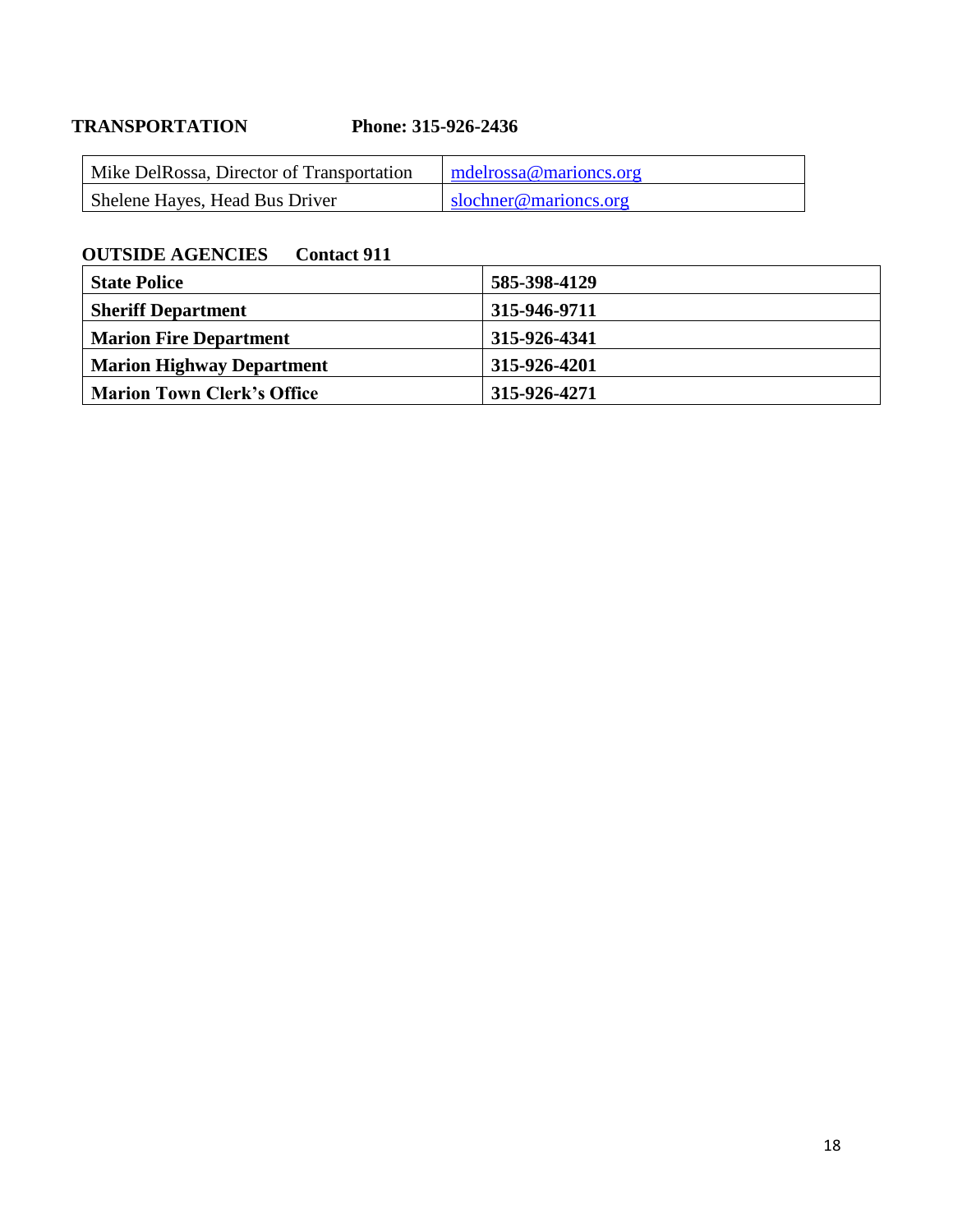# **Section III: Crisis Management**

Notification of parents is essential in any emergency. In any case where the emergency plan has been implemented parents should be notified via SchoolMessenger call, text, or email the day of the event. In the case of an early dismissal the parents of students in grades **UPK-12** should be notified by phone whenever possible. It is therefore essential that all homerooms teachers have student information available on a to-go basis. In the case of an evacuation, this information should be taken out of the building by the homeroom teacher.

# **Section IV: Prevention and Intervention Strategies**

#### **A. Policies and Procedures related to school building security**

Policies and procedures related to school building security, including, where appropriate, the use of school safety officers and/or security devices or procedures.

All school personnel are obligated to enforce the school policies related to school safety and violence, Policy 3412.

Both education buildings in the District are equipped with security cameras and building access control systems.

The District monitors the cameras during regular school hours.

Outside of school hours, cameras tape continuously. These tapes can be reviewed as needed.

#### **B. Policies and Procedures for the Dissemination of Informative Materials**

Policies and procedures for the dissemination of informative materials regarding the early detection of potentially violent behaviors including, but not limited to:

- 1. The identification of family, community and environmental factors to school personnel, parents and others in parental relation to students of the school district or BOE, students and other persons deemed appropriate to receive such information.
- 2. Building Administrators and counselors share pertinent intake information regarding specific students with school personnel.
- 3. Principals (or designee) meet with school personnel after an incident to discuss strategy.

4. Policy 8202, Regulation 8202R and Procedure 8202P as they relate to Suicide and **Other** 

At-Risk Behavior: Awareness, Intervention and Postvention.

5. Threat assessment conducted when needed.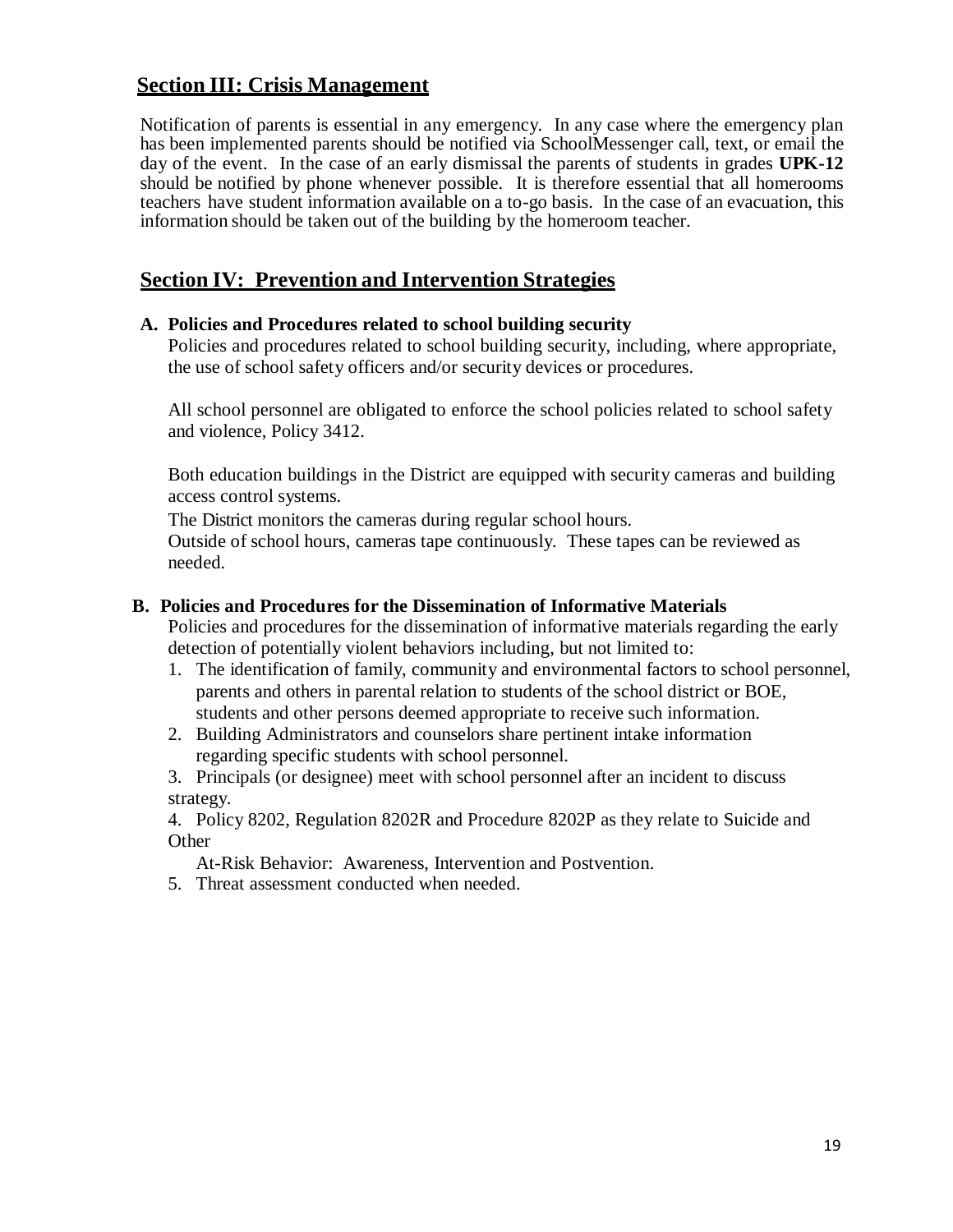#### **C. Policies and Procedures for Annual Multi-Hazard School Training**

Policies and procedures for annual multi-hazard school training for school personnel and students, including the strategies for implementing training related to multihazards.

The Building Administrator will annually review with school personnel and students, their role in implementing the emergency plan.

#### **D. Procedures for the Review and Conduct of Drills and Other Exercises**

Procedures for the review and conduct of drills and other exercises to test components of the

emergency response plan**,** including the use of tabletop exercises, in coordination with local and county emergency responders and preparedness officials.

- 1. As the initial plan is developed and annually as the plan is updated, the chairperson of the planning committee will submit a draft of the plan to each affected county emergency management coordinator for review to insure compatibility with the county plan and statewide plan.
- 2. In addition, the Superintendent will conduct at least one test of the emergency response procedures or a table top exercise annually. All tests will be conducted in cooperation with local and county emergency management officials to the extent possible.
- 1. Student input sheets are available in each building so that students can report any threatening behavior.
- 2. Parents are notified annually that they can call any building administrator with concerns on potential issues of violence during business hours. The District Office number is available during non-business hours (589-9661) to report such issues.
- 3. Parents are also notified via US mail of the early warning signs regarding violence and drug use. This is through monthly building level newsletters.
- 4. Specialized parent nights may be held during the school year to address violence, drug or alcohol use/abuse.

# **Section V: Pandemic Protocols**

**A. Essential personnel for a state-ordered reduction of in-person workforce**

The state-ordered reduction of in-person workforce assumes that teachers are teaching remotely, the only students attending programs are high needs students and those that cannot receive instruction remotely. The district would use its management rights to maintain the appropriate level of staffing to do what is in the best interest of the district operationally and fiscally. The reduction of staff would primarily impact the CSEA.

The district would use past practice and the programs available to help navigate and operate during a pandemic. The district may look to use such state programs as the Shared Work Plan to reduce district expenditures, but maintain its workforce. Furloughing and layoffs may also be used depending on the conditions of the pandemic.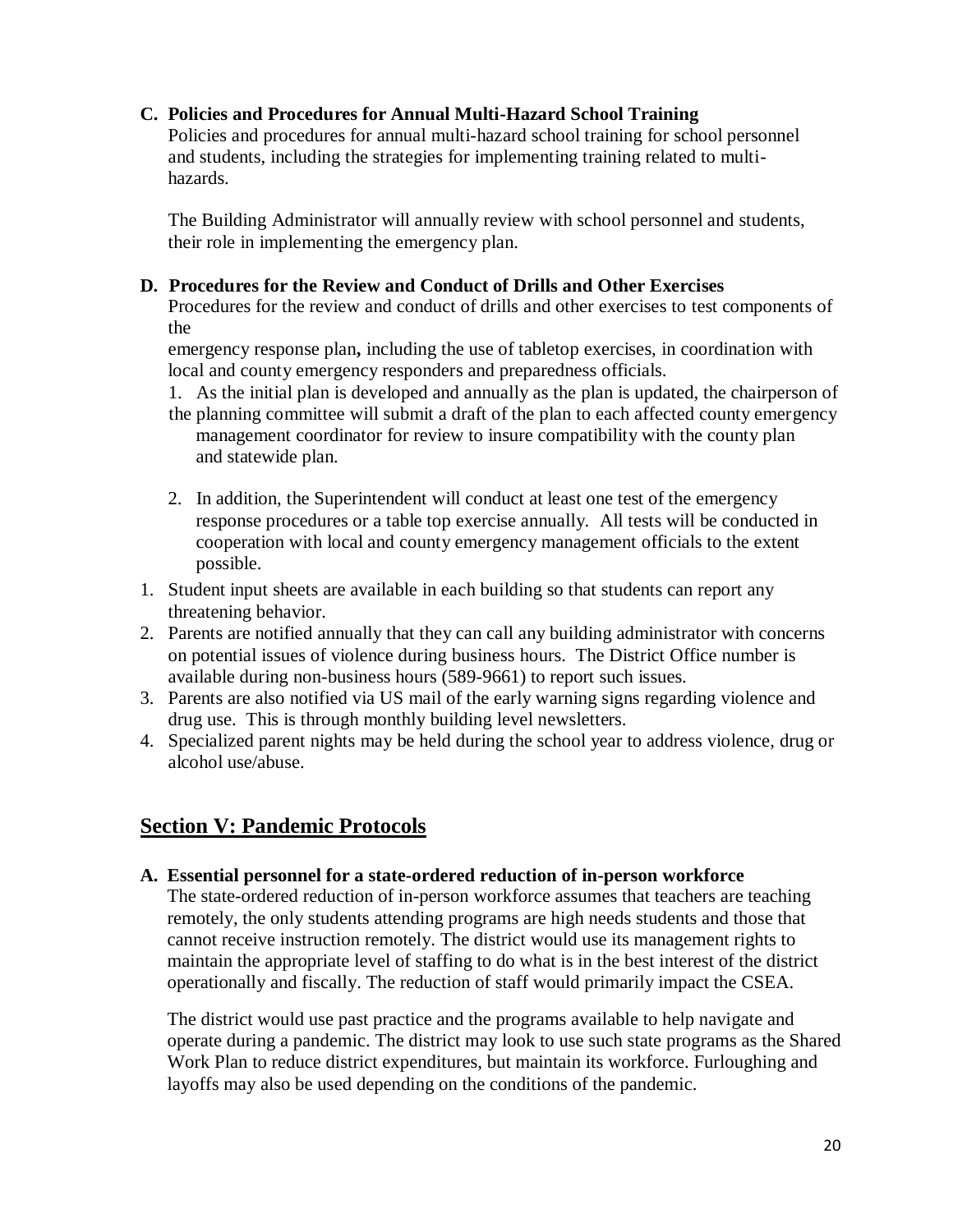#### **Minimal Essential Staff**

- One Cleaner, groundskeeper, and one Custodian on a rotational schedule to keep the buildings and facilities cleaned and maintained
- All teachers would be teaching remotely
- Bus drivers would be used for potential meal deliveries and for out of district runs for special education programs if in operation
- Food service staff would be needed one or two days a week to provide meals
- Building administration and clerical would be limited to one or two days a week and on a rotational basis.

# **B. Protocols for non-essential employees to work remotely.**

Instruction would be done synchronously and asynchronously through zoom, schoology, seesaw, google classroom, student chromebooks, teacher laptops utilizing home internet connections and district provided hotspots as needed. Office personnel would be able to work remotely by accessing software through remote apps, cell phones, and email.

**C. Protocols to prevent overcrowding on public transportation systems and at worksites.** This does not apply to the Marion CSD. Marion CSD is a very small rural district that does not have or use public transportation and worksite personnel are very few in numbers.

# **D. Procurement of PPE**

The Director of Facilities will work closely with the Director of Finance and Operations to ensure that adequate PPE is available. All department leaders and building leaders will communicate their PPE needs to the Director of Facilities. The Director of facilities will maintain a stock room for PPE. PPE items will need to be purchased in advance and when available to avoid a shortage.

# **E. Protocols followed for exposure to communicable disease that is subject to the public health emergency.**

A Public Health Emergency Coordinator will be hired to help maintain all safety and health protocols if students are in attendance. Any employee suspected of contamination will follow the Public Health protocols implemented by the DOH which may include but may not be limited to testing and quarantining. Proper cleaning protocols will be followed to clean any suspected contaminated areas. All state and federal protocols will be followed including any laws regarding sick leave or health information privacy.

#### **F. Protocol for documenting hours and work location for employees and outside visitors such as contractors.**

Hourly employees are required to fill out timesheets documenting their work hours and location. All staff are required to complete a digital form when in attendance at work confirming that they do not exhibit any symptoms or have been exposed to anyone that has been tested positive for the health emergency. Cleaning protocols require documentation of time, location, and the person sanitizing. School cameras may also be used to help contact trace. Outside visitors are required to follow all protocols for health and safety for the health emergency. Outside visitors are also required to sign in with date, time, and purpose as well as answer health emergency questions to ensure they are not exhibiting symptoms.